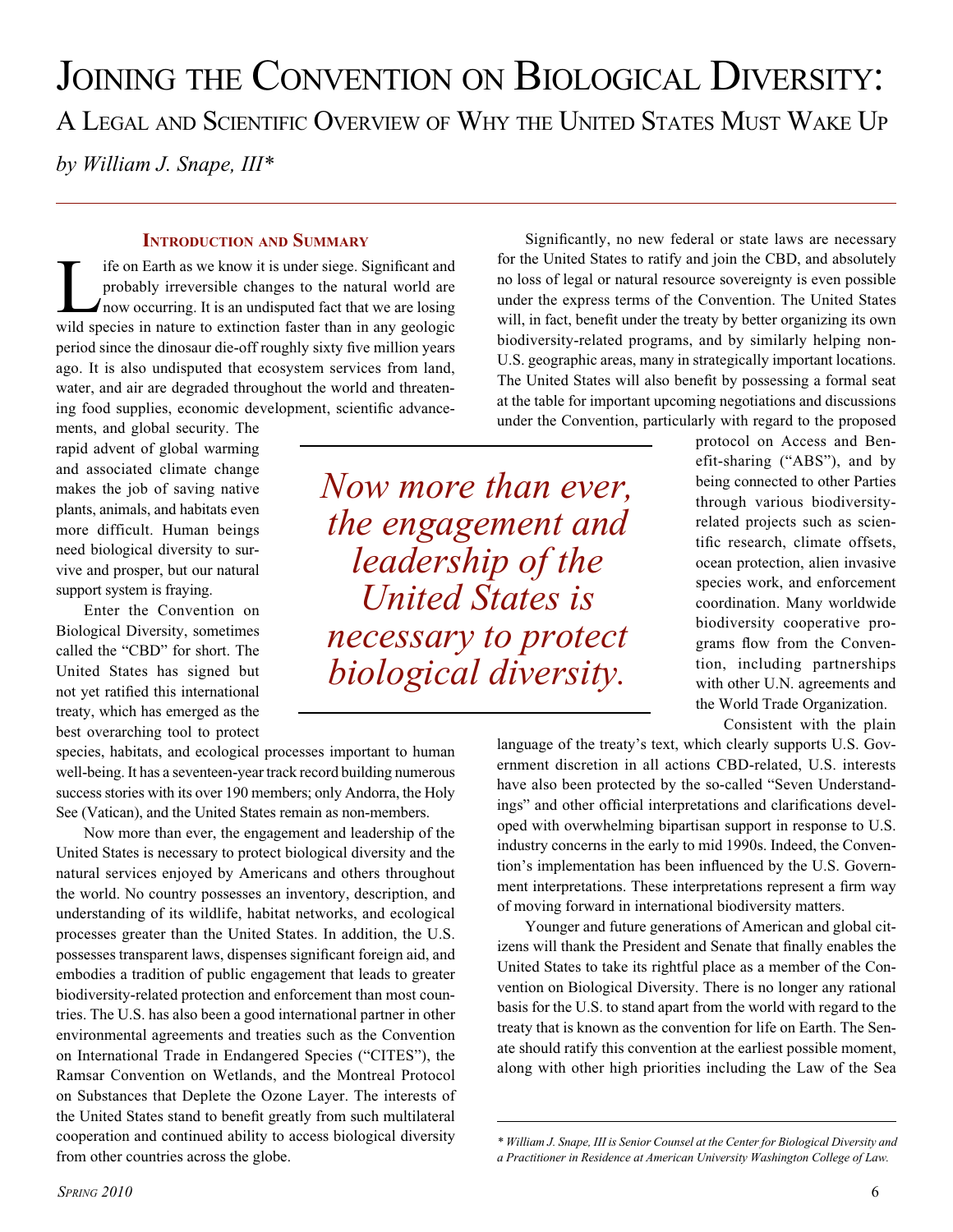Convention ("UNCLOS") and the International Treaty on Plant Genetic Resources ("ITPGR").

## **UNDERSTANDING THE CONVENTION ON BIOLOGICAL DIVERSITY**

## WHAT IS AT STAKE FOR HUMANITY AND THE NATURAL WORLD

The Convention on Biological Diversity<sup>1</sup> defines biological diversity as "the variability among living organisms from all sources including, *inter alia*, terrestrial, marine and other aquatic ecosystems and the ecological complexes of which they are part: this includes diversity within species, between species and ecosystems."2 As revealed by its linguistic roots, the term "biological diversity" (or "biodiversity") describes the variety of life on our planet. It includes literally all of the millions of ani-

mals, plants, fungi, lichens, and microorganisms. It includes the evolutionary variation of life, built up over the several billion years of the planet's existence at the genetic, species, and ecosystem levels. And, it includes the stunning diversity of species and natural processes with and between many different ecological regions. In sum, biodiversity is all life on earth.<sup>3</sup>

The planet is currently losing biological diversity at a rate not seen since the mass species

die off that claimed the dinosaurs in the Cretaceous geologic period sixty-five million years ago.4 The loss of biological diversity, including the approximately 1.9 million existing known and identified species as part of the roughly 15 million estimated number of all total existing species,<sup>5</sup> can be lumped into three main, overarching causes: habitat loss and degradation; intentional take and related forms of trade or commerce; and various forms of pollution (e.g., dirty water, toxics, invasive species, greenhouse pollutants).

Aside from the many inherent, personal, and spiritual reasons to save nature, economists have estimated multiple *trillions* of dollars worth of benefits from a healthy balance of biodiversity: clean air and water, productive soils and wetlands, bio-commerce, recreation, eco-tourism, health costs and insurance savings.<sup>6</sup> The biodiversity crisis, already acute before the manifestations of global warming, $\frac{7}{1}$  is now accelerating because massive amounts of greenhouse pollutants in the planet's atmosphere could "drive the climate system" to "tragic consequences" that are completely "out of our control."<sup>8</sup> Some of our current "needs" of fossil fuel energy, corporate agriculture, mass-manufacturing, urban development, suburban sprawl, and traditional transportation are ironically threatening our very survival. Biodiversity-rich oceans, forests, and other ecosystems could be a major part of the climate change solution.<sup>9</sup>

*. . . economists have estimated multiple*  trillions *of dollars worth of benefits from a healthy balance of biodiversity.*

There is scientific consensus about the staggering decline of natural capital lost over the past century.<sup>10</sup> The Millennium Ecosystem Assessment ("MEA") may be the most comprehensive assessment of the Earth's ecosystems to date. The MEA was prepared by 1,360 experts from 95 countries (including a large contingent from the United States), and functioned as a broad partnership of international organizations, academics, scientists, non-profit groups, and private foundations.<sup>11</sup>

The central finding of the Millennium Ecosystem Assessment is that "(o)ver the past 50 years, humans have changed ecosystems more rapidly and extensively than in any comparable period of time in human history, largely to meet rapidly growing demands for food, fresh water, timber, fiber and fuel . . . [and the] degradation of ecosystem services could grow significantly worse during the first half of this century."<sup>12</sup> Spe-

cific examples from the MEA report are highly illuminating albeit sobering: more land was converted to cropland between 1950 and 1980 than between 1700 to 1850; withdrawals from rivers and lakes have doubled since 1960 (as has water use in general) and is expected to grow significantly; 60% of atmospheric carbon dioxide pollution since 1750 has taken place since 1960; world human population doubled from 3 to 6 billion people from 1960 to 2000; wood harvests for pulp and paper have

more than tripled since 1960; at least one-quarter of all commercially exploitable fish stocks are clearly over-harvested.13

The Assessment concludes there must be "significant changes in policies, institutions and practices that are not currently under way."14 Approximately 60% of the ecosystem services evaluated" in the MEA "are being degraded or used unsustainably." The degradation of ecosystem services often causes significant harm to human well-being and represents a loss of natural assets or wealth of a country.<sup>15</sup> Disease, malnutrition, famine, poverty, and unrest will all result under almost all models without change. Reinvigorated implementation of the CBD, with the partnership and leadership of the United States, would be a constructive change of course.<sup>16</sup>

Even before the current understanding on the threats caused by global warming, the loss of habitat and species were already understood as a major threat to mankind.<sup>17</sup> Now, with the impacts of global warming already beginning, the full throttle of potential calamity becomes clear.18 Consider this conclusion from the U.S. Department of Defense, Air Command Staff of the Maxwell Air Force Base in Alabama: "The emergence of harmful nonlinear, long-term, cumulative, anthropogenically generated changes to the Earth's climate and natural environment pose a 'serious threat to America's national security.'"19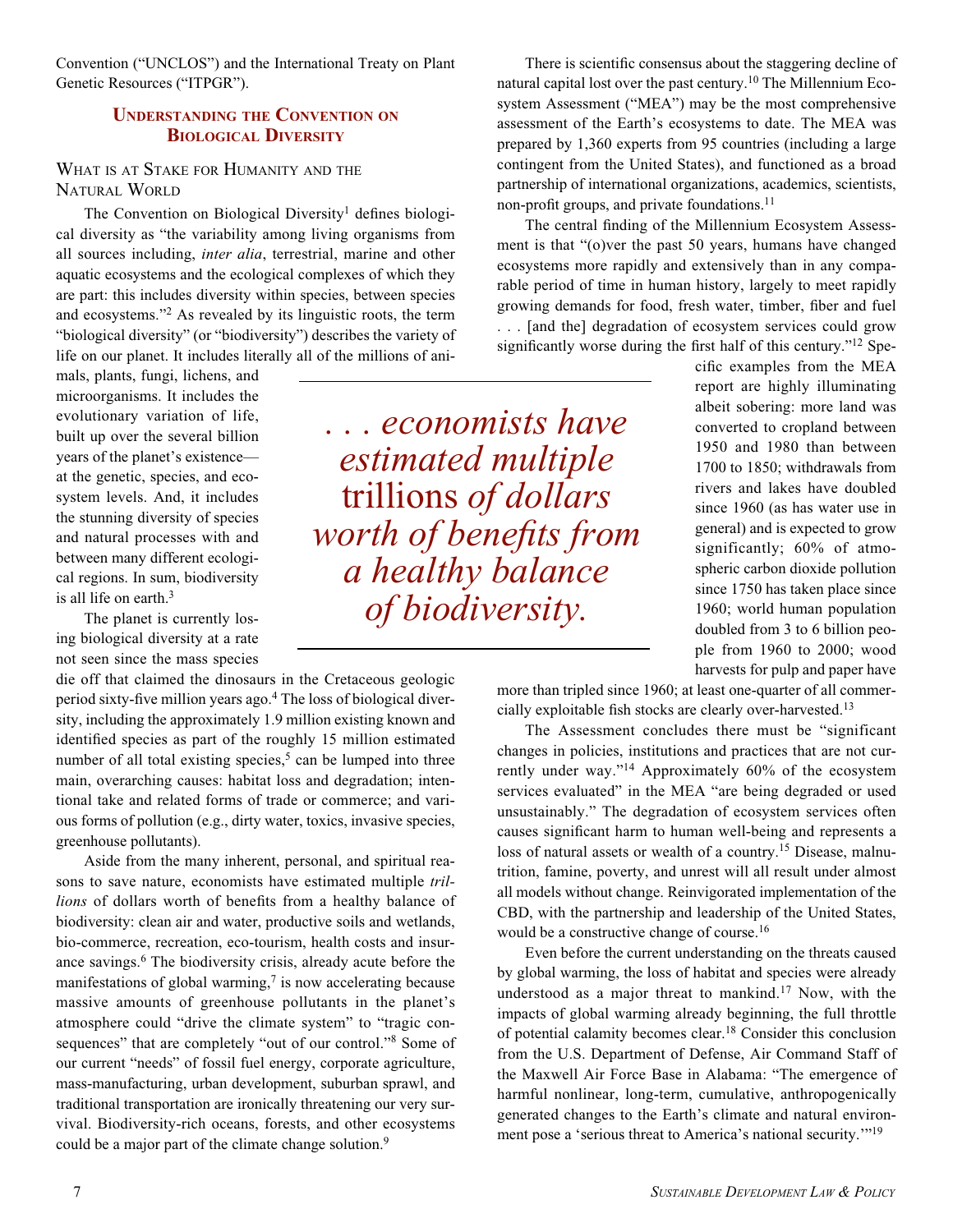This security risk involves more than the disturbing prospect of massive sea level rise and large parts of coastal America disappearing<sup>20</sup> and more than the continued pressure by refugees to breach our borders.<sup>21</sup> Take, for instance, the melting Himalayan glaciers and the changes wrought by dwindling water supplies for areas in China and India (i.e., Ganges, Yellow and Yangtze Rivers) as well as Afghanistan and Pakistan (i.e., Hindu Kush mountain region with 140 million rural residents including many susceptible to hostility toward the United States). $22$ That these glaciers may not totally melt by 2035, as originally hypothesized by some scientists, means we still have time.<sup>23</sup> But without action, including adaptation guided by the CBD, it is no exaggeration to say that major natural upheavals and suffering will occur all over: from the Arctic and subarctic regions to Africa and the Americas.

Today, there is reason to believe that the odds of significant natural resource degradation leading to deadly human unrest throughout the world are quite high. $^{24}$  And it is not just environmental advocates who are calling the alarm. It is the military. It is the scientific establishment. It is the insurance and investment industries. Natural resource degradation, global food insecurity, and climate change are a volatile stew. The CBD is a stabilizing blueprint toward remedying many of these problems.25

## THE CONVENTION ITSELF: PROVIDING FRAMEWORK, NOT PRESCRIPTION

The Convention on Biological Diversity was adopted on May 22, 1992 and entered into force on December 29, 1993. The U.S. signed the treaty on June 4, 1993. The CBD was the result of a decade's worth of diplomatic effort, originally led by the United States, which included several different U.S. administrations from both political parties. The preamble of the Convention is premised upon "the intrinsic value of biological diversity and of the ecological, genetic, social, economic, scientific, educational, cultural, recreational and aesthetic values of biological diversity and its components . . . (and) also of the importance of biological diversity for evolution and for maintaining life sustaining systems in the biosphere." The CBD further affirms "that the conservation of biological diversity is a common concern of humankind," is "(c)oncerned that biological diversity is being significantly reduced by certain human activities," and is "(d)etermined to conserve and sustainably use biological diversity for the benefit of present and future generations."26

The objectives of the Convention are three-fold: (1) the *conservation of biological diversity* (e.g., Articles 6-9, 11, and 14); (2) the *sustainable use* of its components (e.g., Articles 6, 10, and 14); and (3) the *fair and equitable sharing of the benefits*  arising from the use of biological and genetic resources (e.g., Articles 14, 15, 16, and  $19-21$ ).<sup>27</sup> Thus, "conservation" of biological diversity, the "sustainable use" of its components and the "fair and equitable sharing of the benefits," together form the heart or basic agreement of the Convention. The central concept of "sustainable use," which also governs much of the U.S. public land system, is defined under the CBD as "the use of components of biological diversity in a way and at a rate that does not lead to

Perhaps the most fundamental point about the CBD is that its legal power is inherently limited by design. The Convention's clear enunciation of national control over domestic biological resources is the starting point:

States have, in accordance with the Charter of the United Nations and the principles of international law, the sovereign right to exploit their own natural resources pursuant to their own environmental policies, and the responsibility to ensure that activities within their jurisdiction or control do not cause damage to the environment of other States or areas beyond the limits of national jurisdiction.30

As a matter of interpretation, the CBD authorizes much but mandates little. Terms such as "as far as possible and as appropriate" are scattered throughout the treaty. However, the convention's conservation provisions and programs prompt countries such as the U.S. to focus on the "big picture" by connecting policies and funds in a manner that benefits all. Consequently, the CBD is considered more of a "framework" convention because it, *inter alia*, does not set many precise obligations.<sup>31</sup> As one scholar puts it, "a framework convention sets the tone, establishes certain principles and even enunciates certain commitments ... As a rule, it does not contain specific obligations … nor does it contain a detailed prescription of certain activities."32 Contrary to the rhetoric of some extreme ideologues who seemingly oppose involvement in any multilateral cooperative endeavor, the CBD creates a global structure that is implemented with wide latitude and discretion at the national level, specifically allows for negotiation (or rejection) of annexes or protocols, does not mandate binding dispute settlement and provides connection with other accepted international agreements. This concept of "framework" in conjunction with the precise language of the treaty is crucial in understanding the full sovereignty the United States retains when it becomes a party to the Convention on Biological Diversity.33

## *Conservation Under the Convention*

Much of the conservation agenda of the Convention is contained in Articles 6, 8, and 14.34 These articles and others cover the gamut of biodiversity conservation including tasks the CBD already does well: fostering coordination in addressing harmful invasive species, implementing a global strategy for plant conservation; providing support for vital scientific discipline of taxonomy; catalyzing large-scale protected area protection; and linking with important global warming and climate change efforts.35 Every U.S. governmental analysis of the Convention's conservation provisions has concluded that existing U.S. laws already meet the commitments of the Convention.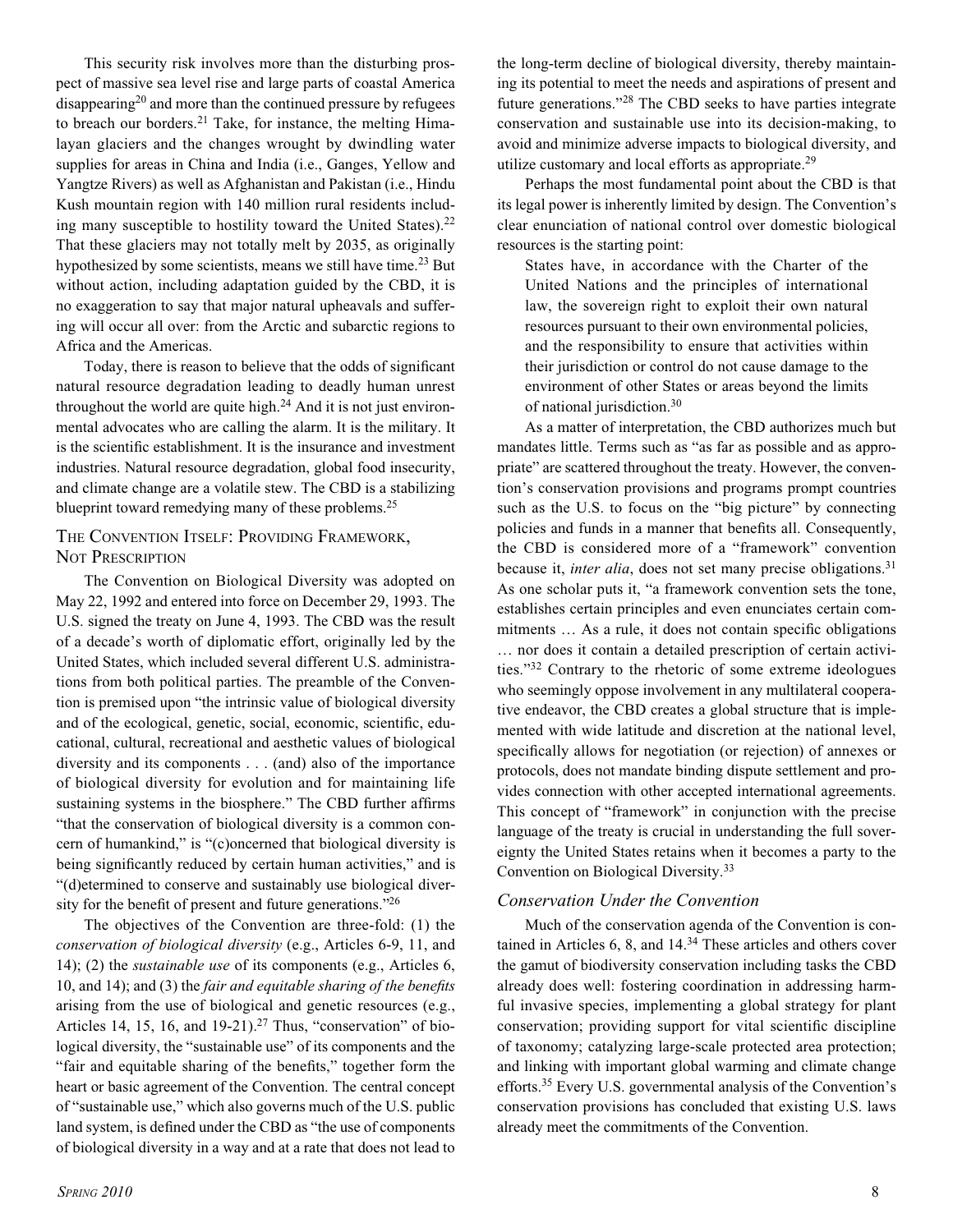Article 6 of the CBD, *General Measures for Conservation and Sustainable Use*, requests that "Each Contracting Party shall, in accordance with its particular conditions and capabilities: a) Develop national strategies, plans or programmes<sup>36</sup> for the conservation and sustainable use of biological diversity or adapt for this purpose existing strategies, plans or programmes which shall reflect . . . [such] measures . . .; and b) Integrate as far as possible and as appropriate, the conservation and sustainable use of biological diversity into relevant sectoral or cross-sectoral plans, programmes and policies." Although the U.S. currently does not possess a "biodiversity plan" *per se*, its impressive array of conservation statutes and programs to protect and use biological resources of all sorts certainly could be considered to constitute one *de facto*. <sup>37</sup> If anything, the CBD should help the U.S. coordinate and prioritize its biodiversity agenda even better.

Inherent in this system of federal protection is the important role that state governments play in the protection of biological diversity under the U.S. Constitution, as well as a variety of relevant natural resource statute and programs. States possess primary responsibility for fish, wildlife, habitat, and other "biodiversity" trusteeship duties (e.g., water rights) not otherwise covered by valid federal authority.38 States also possess explicit authority under U.S. pollution statutes such as the Clean Air Act and Clean Water Act.39 Because of this reality, state authorities, powers, and priorities would absolutely not be altered by the CBD unless the state voluntarily and willingly chose to do so. Same as with the national level of biodiversity-related programs, the states possess a rich tapestry of current, popular, and effective biodiversity programs.40

Article 8 of the Convention, *In-Situ Conservation*, is where the plans in Article 6 actually take root. It is also where the most comprehensive list of conservation commitments is explained. While it is clear that the list of measures to be considered under Article 8 conservation is long, it is equally clear that most measures are largely hortatory and/or plainly covered by existing U.S. laws or programs, which are quite well-developed and enough to center its entire Article 8 program, from "a" to "m."

First and foremost, the U.S. has established "a system of protected areas and or areas where special measures need to be taken" under Article  $8(a)$ .<sup>41</sup> Integrally related to this natural system, the United States has developed and now manages "for the conservation of biological resources" pursuant to Article 8 (b)-(c) through various federal and state statutes relating wildlife, plants, fish, forests, wetlands, coasts, lakes, rivers, water, endangered species, rangelands, parks, refuges, and other public lands. The U.S. "promotes" the protection of domestic and foreign ecosystems, natural habitats and the maintenance of viable populations of species and "recovery plans" under CBD Articles 8(d), 8(f), 8(k), and 8(m).<sup>42</sup>

The U.S. similarly "promotes" environmentally sound and sustainable development "in areas adjacent to protected areas" under CBD Article 8(e) through statutes such as the Endangered Species Act (e.g., habitat conservation plans under Section 10), Coastal Zone Management Act state-federal plans, the Clean

Water Act's wetland program, and the Bureau of Land Management's Areas of Critical Environmental Concern ("ACEC") program, among others. The United States' philosophy on municipal, industrial, and hazardous waste is also consistent with CBD Article  $8(e)$ .<sup>43</sup> The U.S. has established "means" to regulate or control risk associated with living modified organisms under CBD Article  $8(g)$  through several statutes.<sup>44</sup> The U.S. possesses authority to "prevent" the introduction of alien species under Article 8(h) through statutes such as the Federal Noxious Weed Act and the Nonindigenous Aquatic Nuisance Prevention and Control Act.45 The U.S. "endeavors" under CBD Article 8(i) to provide conditions for present uses and conservation of biological diversity through all of its public land laws,  $46$ the Endangered Species Act, and countless state/local zoning ordinances.

The U.S. also already possesses—under its legal system of endangered species, public land, pollution, and environmental assessment laws—"processes" designed precisely to oversee predicted adverse impacts to biological diversity (under CBD Article  $8(1)$ <sup>47</sup>. The U.S. legal system also, based on both its trustee role for Indian tribes as well as its respect for tribal sovereignty, possesses a rich legal fabric of respect for and maintenance under CBD Article 8(j) of Native American "knowledge, innovations and practices … relevant for the conservation and sustainable use of biological diversity."48 Pertinent to CBD Articles 8(m) and 22, the U.S. already actively participates in a number of multilateral initiatives to conserve, protect, use, and share biological diversity.49 All these conventions, treaties, agreements, declarations, and funding actions<sup>50</sup> have proven constructive, some significantly so, to U.S. foreign and environmental policy across party lines over the past half-century.

Understanding and minimizing site-specific impacts to biodiversity is laid out in Article 14(a)-(b) of the CBD which, *inter alia*, states: "Each Contracting Party, as far as possible and as appropriate, shall … Introduce appropriate procedures requiring environmental impact assessment of its proposed projects that are likely to have significant adverse effects on biological diversity with a view to avoiding or minimizing such effects and, where appropriate, allow for public participation in such procedures … ensure that the environmental consequences … are duly taken into account."51 This request, which the United States already implements through environmental review procedures under the National Environmental Policy Act ("NEPA"), the grandparent of U.S. environmental law,<sup>52</sup> which generally mandates that "every federal agency action" "significantly" "affecting" "the quality of the human environment"<sup>53</sup> be accompanied with an "environmental impact statement" that includes "adverse environmental effects which cannot be avoided," a reasonable number of "alternatives," and "any irreversible and irretrievable commitments or resources." Multilaterally, the United States regularly analyzes the environmental impacts of its commercial and other actions, even when the biodiversity at issue is outside the country.54

In fact, it could be argued that U.S. general adherence to NEPA and related environmental review laws is what already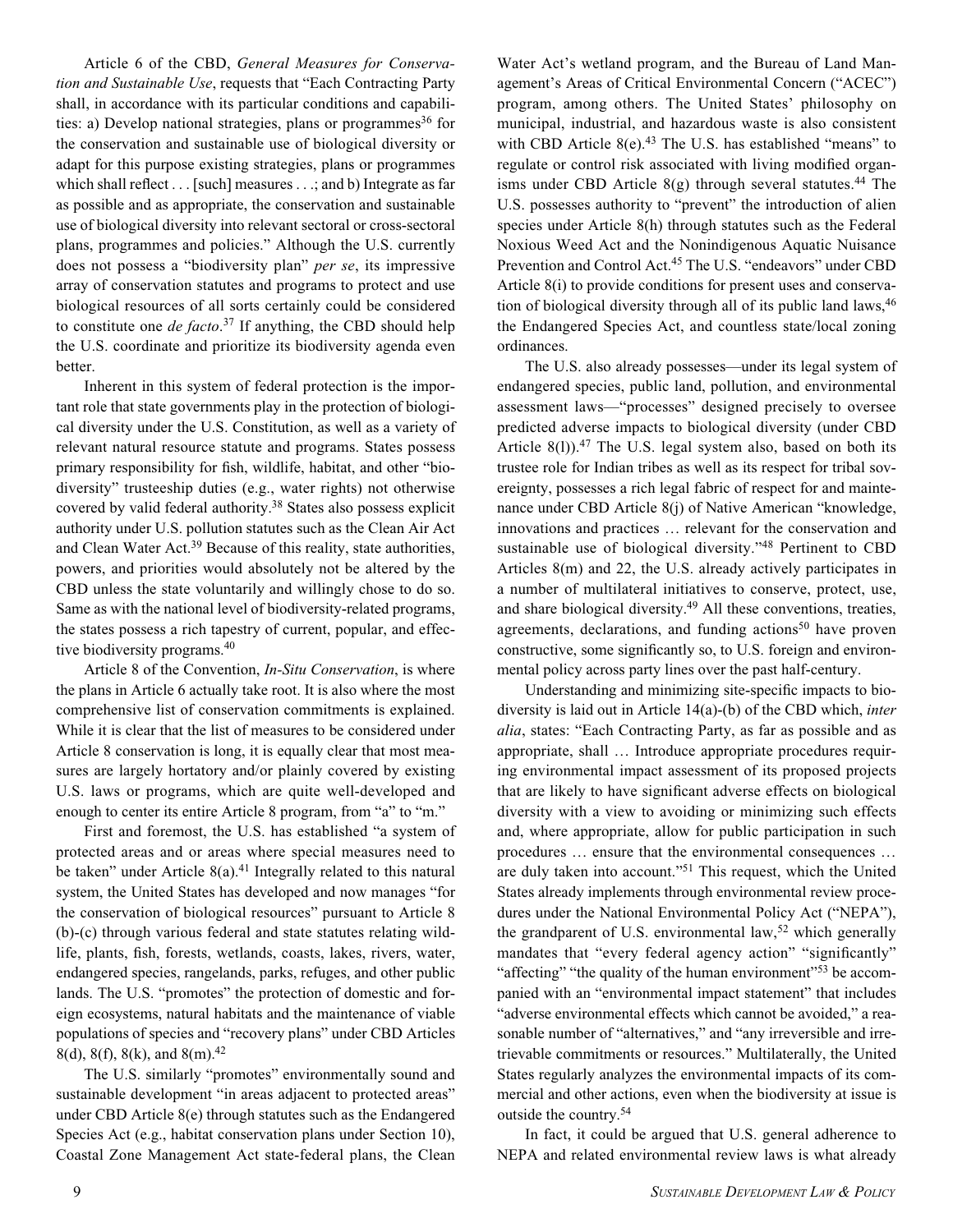places the country in a leadership position with regard to biodiversity conservation. Signed by President Richard Nixon, NEPA seeks "to promote efforts which will prevent or eliminate damage to the environment and biosphere and stimulate the health and welfare of man."55 These environmental impact statements shall "recognize the worldwide and long-range character of environmental problems and, where consistent with the foreign policy of the United States, lend appropriate support to initiatives, resolutions, and programs designed to maximize international cooperation in anticipating and preventing a decline in the quality of mankind's world environment." They should also "initiate and utilize ecological information useful in restoring, maintaining, and enhancing the quality of the environment."<sup>56</sup>

Applicable Council on Environmental Quality ("CEQ") regulations make NEPA rules "binding on all Federal agencies" and as "a supplement to its existing authority and as a mandate to view traditional policies and missions in the light of the Act's national environmental objectives." Each "agency of the Federal Government shall comply with that section unless existing law applicable to the agency's operations expressly prohibits or makes compliance impossible.<sup>57</sup> The epitome of a "look before" you leap" mandate, NEPA has been held to apply to a long list of federal actions with impacts upon biodiversity for some time now,58 and long-standing triggers on whether an action will "significantly affect the environment" include proximity to park lands, prime farmlands, wetlands, wild and scenic rivers, ecologically critical areas, historic or cultural resources, and the degree to which the action may adversely affect an endangered or threatened species or its habitat.59

Because of its demand for accurate technical information, NEPA is often at the center of cutting edge environmental issues, such as those revolving around biodiversity loss and climate change.<sup>60</sup> And because of its positive procedural impact, NEPA (and all other open government laws such as the U.S. Freedom of Information  $Act^{61}$ ) is a model for CBD Article 10 Sustainable Use, Article 14 Impact Assessment, Article 17 Exchange of Information, and Article 18 Technical and Scientific Cooperation. In the U.S., this is particularly true for protecting federal public lands across jurisdictions (including lands and waters adjacent to Canada and Mexico), actions with federal permit approval (e.g., pollution, wetlands, species take), or any other major federal agency action.<sup>62</sup>

#### *Equity Under the Convention*

Article 14 is a bridge provision of sorts in the CBD because it links the three objectives of the Convention with basic information needs.63 Not only does Article 14 contemplate the examination of environmental impacts of many different types of actions, but it also acknowledges the existence of "adverse" actions and seeks to "minimize" them.64 Information empowers the general public, in rich and poor countries alike, and in regions with different levels of biological diversity. The central "exchange" of the CBD is to provide money-poorer and biodiverse-rich countries (and their entities) with income while

providing cash-rich but biodiverse-poorer countries (and their entities) with access to the benefits of biodiversity.

Information is also at root of the Convention's "Access" articles: Article 15 (Access to Genetic Resources) and Article 16 (Access to and Transfer of Technology), both of which institutionalize an incentive to conserve biological diversity in developing and developed countries alike. A careful read of these two articles reveals a similarity to the conservation provisions under CBD Article 8, namely the establishment of a *framework* for reciprocal access and an abundance of *qualifying* phrases ("as appropriate" or "shall endeavor") that reinforce the ultimate freedom to contract, which Articles 15 and 16 authorize and encourage. In other words, the CBD encourages access to genetic resources but only on "mutually agreed terms."65 The principle of "prior informed consent," is similarly prominent in this portion of the treaty.66 "In many respects, U.S. scientists and genetic resource specialists welcome the central and clarifying role the CBD plays with regard to genetic resources . . . many scientists stress that the more consultative way of collecting samples preceded the CBD, and that those scientists and institutions that pay attention to the needs of other nations do best in securing biological research."<sup>67</sup>

The "equity" provisions of the CBD are noteworthy for the balance struck in the text language.<sup>68</sup> Although parties retain the final say over their own genetic resources, each party "shall endeavor to create conditions to facilitate access" to those resources consistent with "the objectives of this Convention."69 Similarly, under Article 16, transfer of technology shall be provided under "fair and most favourable terms" (for developing countries) but shall be consistent with "intellectual property rights" (for developed countries).<sup>70</sup> Each "Party shall take . . . policy measures, as appropriate, to provide for the effective participation in biotechnological research activities by those Contracting Parties, especially developing countries, which provide the genetic resources for such research."71 And developed country Parties shall provide new and additional financial resources to enable developing country Parties to meet the agreed incremental costs<sup>72</sup> to them.<sup>73</sup> The CBD's Bonn Guidelines (Access to Genetic Resources and Fair and Equitable Sharing of the Benefits Arising out of their Utilization) flesh out the meaning of these treaty articles in a constructive and generally agreed upon way.74

Relatedly, the Food and Agriculture Organization's ("FAO") International Treaty on Plant Genetic Resources ("ITPGR"), which the U.S. signed under President George W. Bush and which the Obama administration now seeks to ratify, supports the "conservation and sustainable use of plant genetic resources" and explicitly describes "harmony with the Convention on Biological Diversity" as one of its primary objectives.75 The ITPGR's successful ABS provisions on the sustainable use of genetic resources for certain food crops is a significant diplomatic break-through.76 This equity model has been created by the U.S. and the rest of the world. It works, particularly because of its model standard material transfer agreement on ABS based upon a consensual multilateral bank of genetic resources.77 It is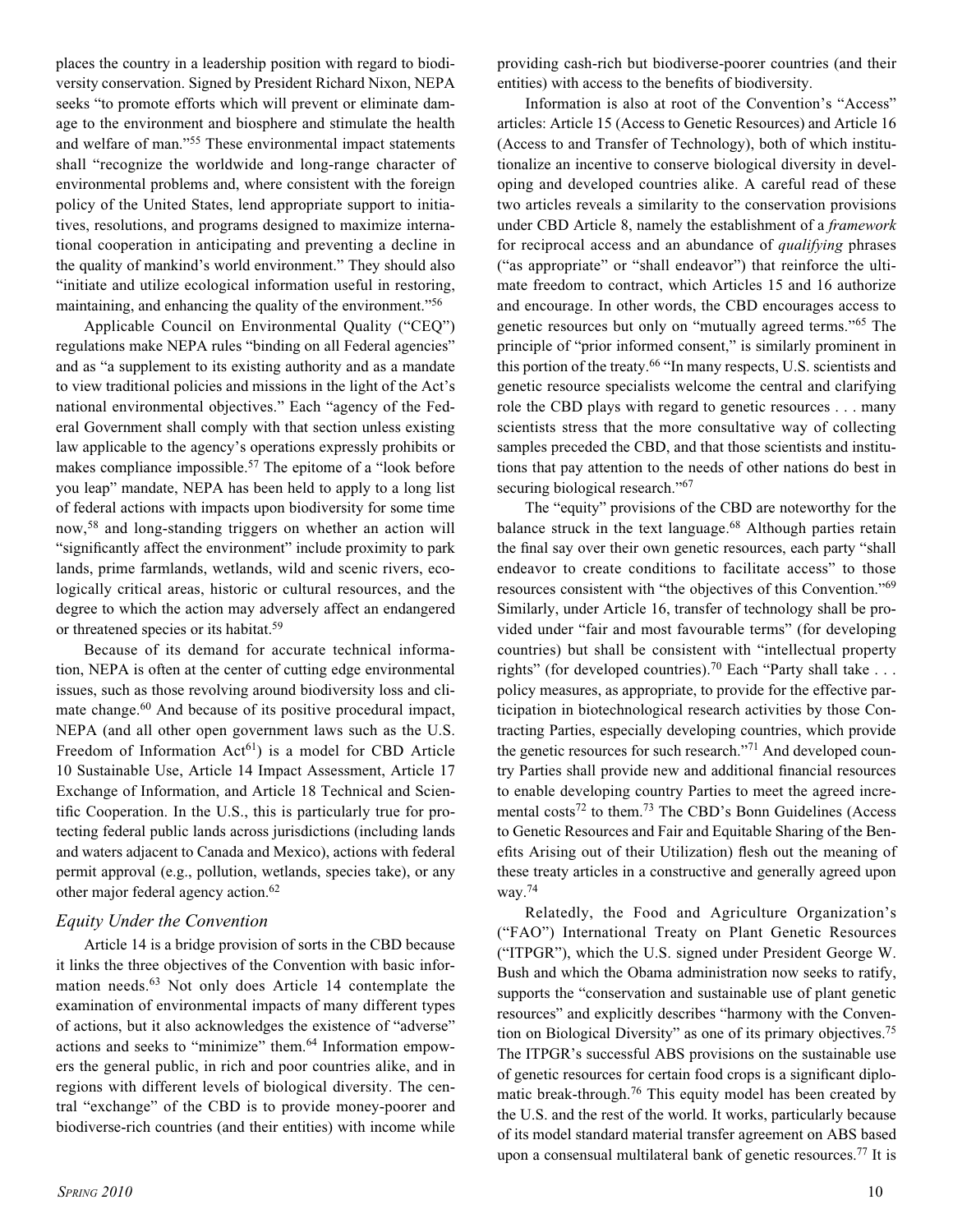a foundation of success from which the U.S. and the CBD can continue to build upon.

## **U.S. HISTORY AND INTERESTS WITH THE CBD**

#### LEADERSHIP BY EXAMPLE

It was the United States who championed the idea of a Biodiversity Treaty in the 1980s, and was influential in getting the effort off the ground in the early 1990s. Formal negotiations of the Convention began in February 1991 with the goal of completing negotiations in time for the United Nations Conference on Environment and Development in June 1992.78 Beginning with the first Conference of Parties ("COP") in 1994, the United States has sent a delegation of "observers" to CBD meetings of all kinds, including the most recent Conference of the Parties (COP 9 in Germany), providing necessary and constructive advice on the work programs of the Convention. Many countries still recognize the substantial contributions the United States has made to global conservation over the past century.

Today, the United States is essentially the last holdout to the CBD. This is a major abdication of American leadership and expertise in biodiversity matters. While there have been some success stories, overall biodiversity<sup>79</sup> has continued to decline worldwide. These struggles exist despite the laudable 2010 CBD biodiversity targets, which will not be met. $80$  Now is an apt time for the United States to chart an intelligent course based on what has been learned<sup>81</sup> and built.<sup>82</sup>

## U.S. RATIFICATION PROGRESS IN THE 1990S

Previous history on the U.S. CBD ratification effort is important in understanding the current political and legal dynamics. When President Clinton and his administration transmitted the Convention to the U.S. Senate, after extensive consultations with all interested parties, he did so with "Seven Understandings" that accompanied the eventual bipartisan 16-3 positive vote out of the Foreign Relations Committee in 1994.<sup>83</sup> Clinton stated: "Biological diversity conservation in the United States is addressed through a tightly woven partnership of Federal, State, and private sector programs in management of our lands and waters and their resident and migratory species. There are hundreds of state and federal laws and programs and an extensive system of Federal and State wildlife refuges, marine sanctuaries, wildlife management areas, recreation areas, parks, and forests. These existing programs and authorities are considered sufficient to enable any activities necessary to effectively implement our responsibilities under the Convention. The Administration does not intend to disrupt the existing balance of Federal and State authorities through this Convention." In addition, in August 1994, the U.S. State Department engaged in eleven written CBD question/answers with a block of Senate Republicans that has also become part of the treaty's ratification history.84 The Senate ratification process thereafter stalled.

## THE SEVEN UNDERSTANDINGS AND ELEVEN ANSWERS

These collective understandings, interpretations, and clarifications are a crucial part of any eventual U.S. implementing package, and possessed wide bipartisan and interest group support when drafted. The treaty's main legislative history, addressed and explained in order of the Senate's Seven CBD Understandings below, also draws upon the Eleven Republican Questions and Answers, as well the Memorandum of Record ("MOR") submitted by the Secretaries of Interior, Agriculture, and State.85

*1) The Government of the United States of America understands that Article 3 references a principle to be taken into account in the implementation of the Convention.*

Article 3 of the Convention reaffirms that countries such as the United States possess the sovereign right to use their own resources pursuant to their own environmental policies, and the responsibility to ensure that activities within their jurisdiction or control do not cause damage to the environment of other States or of areas beyond the limits of national jurisdiction." This First Understanding makes clear that the principle of non-harm, well accepted in international law, must be understood "in the specific context within the Convention."86

*2) It is the understanding of the Government of the United States of America with respect to provisions addressing access to and transfers of technology that: a) "fair and most favorable terms" in Article 16(2) means terms that are voluntarily agreed to by all parties to the transaction; b) with respect to technology subject to patents and other intellectual property rights, Parties must ensure that any access to or transfer of technology that occurs recognizes and is consistent with the adequate and effective protection of intellectual property rights, and that Article 16(5) does not alter this obligation.*

Article 16 of the Convention, entitled "Access to and Transfer of Technology," is one of the central provisions of the treaty, noteworthy for its purposeful give and take. The United States' understandings here make clear the Government's stance on the basic primacy of contract and respect of legally protected property rights within the purposes of the Convention.87 This Second Understanding is related to the next (number Three).

*3) It is the understanding of the Government of the United States of America with respect to provisions addressing the conduct and location of research based on genetic resources that: a) Article 15(6) applies only to scientific research conducted by a Party, while Article 19(1) addresses measures taken by Parties regarding scientific measures conducted by either public or private entities; b) Article 19(1) cannot serve as a basis for any Party to unilaterally change the terms of existing agreements involving public or private U.S.entities.*

Article 15 of the Convention governs "Access to Genetic Resources" and is generally ruled by "prior informed consent of the Contracting Party providing such resources."88 CBD Article 19(1) governs policy measures for the effective participation in biotechnological research activities by developing countries, and this understanding makes clear that pre-existing agreements are not changed by that article. In addition, the United States'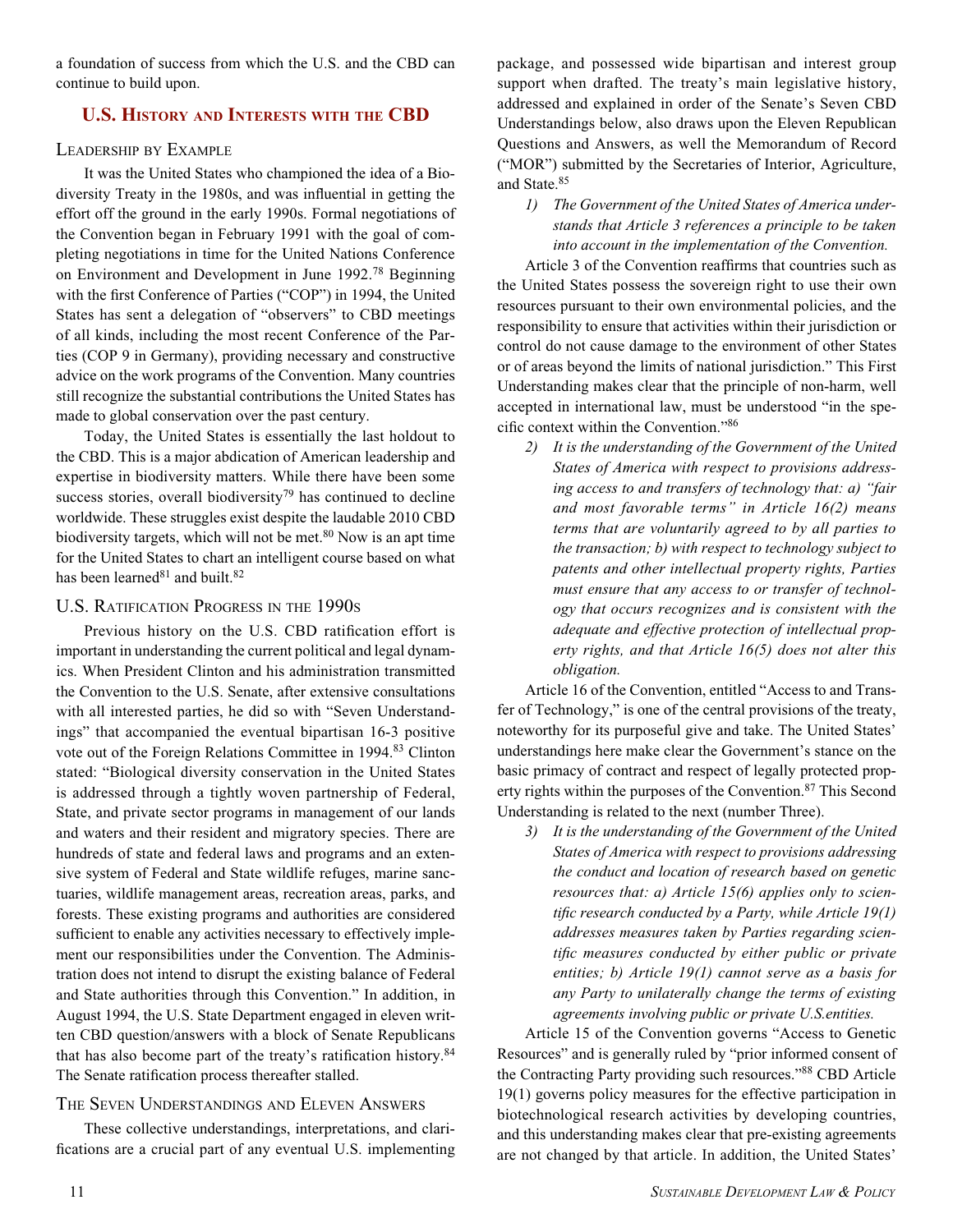signature to the International Treaty on Plant Genetic Resources for Food and Agriculture ("ITPGR") is "in harmony with the Convention on Biological Diversity."89 The ITPGR compliments and supplements the CBD by reducing the transaction costs of ensuring fair and equitable benefit sharing for those crops included in the ITPGR's multilateral system.

Together, the intellectual property provisos in Understandings Two and Three are significant, resolving a central concern of the influential biotech industry in the United States.<sup>90</sup> In actuality, the "biotechnology" industry is many industries premised upon using nature's components and human ingenuity to make items of higher value. A "recombinant DNA technique" of altering species has proven to be particularly lucrative over the past several decades. Since the early 1990s, there has been an explosion of applications for biotechnology and biomimicry in medicine, pharmacology, agriculture, criminal justice, indus-

trial products, toxic clean up, and consumer goods. There are thousands of such private businesses now, worth at least hundreds of billions of dollars.<sup>91</sup>

Many American businesses possess a tangible interest in how the Convention is implemented and have been strong supporters of the ratification.<sup>92</sup> Now, with over fifteen years of experience under its belt, the COP to the Convention would like to complete the negotiations of an international regime on ABS by October 2010 at the next COP in Japan.<sup>93</sup> The United States needs to be a formal part of this important mul-

tilateral dialogue, both in developing the CBD ABS policy and then implementing it. The powerful World Trade Organization ("WTO") has constructively entered this dialogue by instructing the WTO TRIPS Council to examine "the relationship between the TRIPS Agreement and the Convention on Biological Diversity, the protection of traditional knowledge and folklore, and other relevant new developments raised by members."94 The World Intellectual Property Organization ("WIPO") is also engaged in reconciling the relationship between biotechnological research activities and the CBD.

*4) It is the understanding of the Government of the United States of America that, with respect to Article 20(2), the financial resources provided by developed country Parties are to enable developing country Parties to meet the agreed full incremental costs to them of implementing measures that fulfill the obligations of the Convention and to benefit from its provisions and that are agreed between a developing country Party and the institutional structure referred to in Article 21.*

Because Article 20(2) of the Convention provides for "new and additional financial resources to enable developing country Parties to meet the agreed full incremental costs to them," this U.S. understanding limits the committed U.S. financial resources to "agreed" costs and "agreed" payments by the GEF under Article 21 of the Convention. The Senate has asserted that this arrangement is a financial "safeguard" for the United States.<sup>95</sup>

*5) It is the understanding of the Government of the United States of America that, with respect to Article 21(1), the "authority" of the Conference of the Parties with respect to the financial mechanism relates to determining, for purposes of the Convention, the policy, strategy, program priorities and eligibility criteria relating to the access to and utilization of such resources.*

This understanding makes it clear that the Convention itself does not dictate the amount of such financial resources to be

> made available. The GEF allows countries such as the United States to better control financial resources it contributes. In other words, the U.S. has protection from a majority of CBD members mandating certain funding levels because the Convention recommends funding for program priorities but the GEF approves and provides that funding.<sup>96</sup>

*6) The Government of the United States of America understands that the decision to be taken by the Conference of the Parties under Article 21, Paragraph 1, concerns "the amount of resources needed" by the* 

*financial mechanism, and that nothing in Article 20 or 21 authorizes the Conference of the Parties to take decisions concerning the amount, nature, frequency or size of the contributions of the Parties to the institutional structure.*

This provision further protects, clarifies, and secures U.S. funding under this treaty consistent with the two previous understandings. The GEF and U.S. participation in it secures these American financial interests.

*7) The Government of the United States of America understands that although the provisions of this Convention do not apply to any warship, naval auxiliary, or other vessels or aircraft owned or operated by a State and used, for the time being, only on government non-commercial service, each State shall ensure, by the adoption of appropriate measures not impairing operations or operational capabilities of such vessels or aircraft owned by it, that such vessels or aircraft act in a manner consistent, as far as is reasonable and practicable, with this Convention.*

*Many American businesses possess a tangible interest in how the Convention is implemented and have been strong supporters of the ratification.*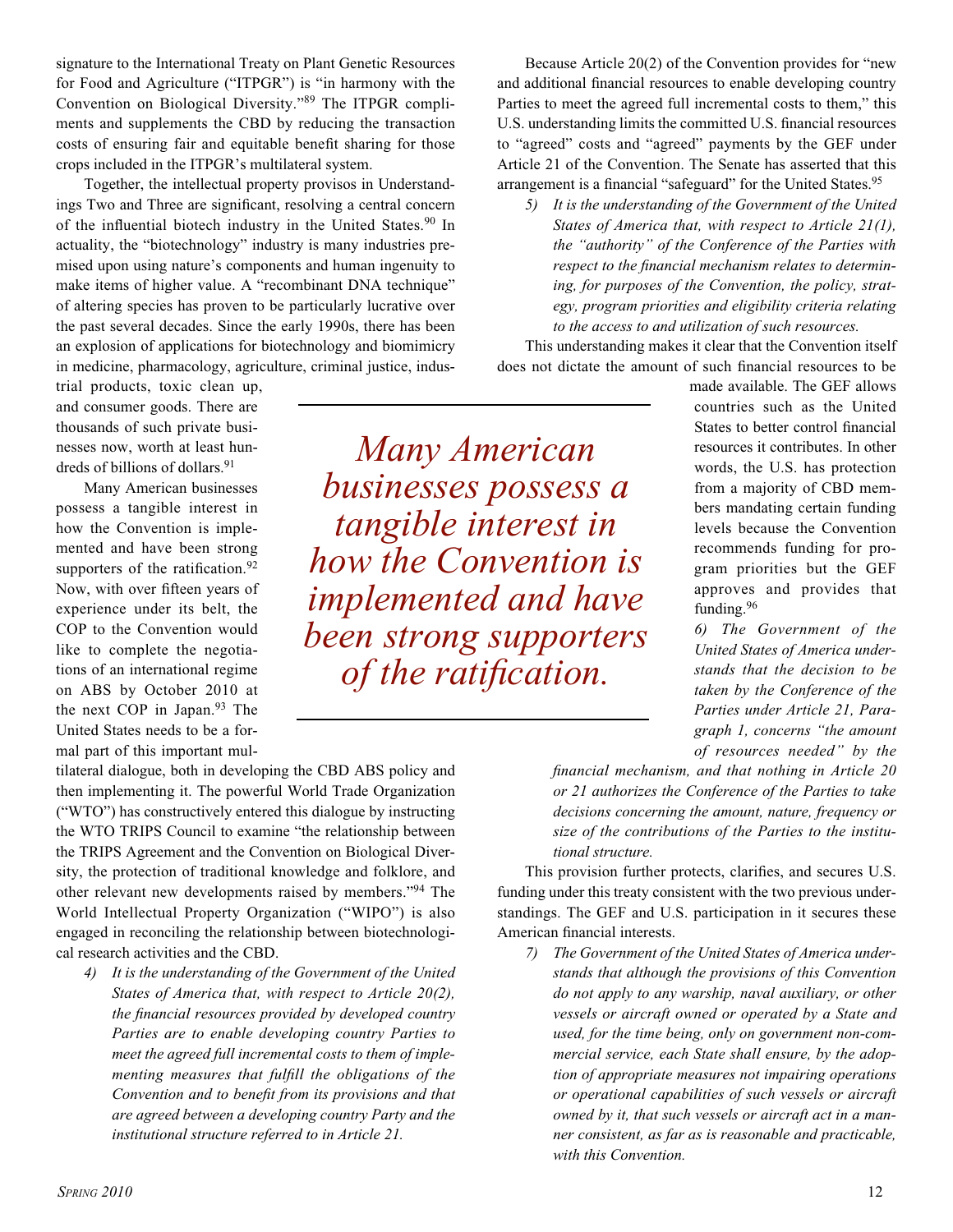Although the "provisions of this Convention shall not affect the rights and obligations of any Contracting Party deriving from any existing international agreement," Article 22(1), the United States "will make every effort to ensure that U.S. sovereign immune vessels and aircraft meet the standards of the Convention."97

## **THE BENEFITS OF U.S. RATIFICATION AND OF FULL MEMBERSHIP IN THE CBD**

#### GLOBAL SECURITY BY ENGAGEMENT

Thus, the CBD has catalyzed significant natural resource conservation, while also establishing itself as a valuable partner for diverse stakeholders all over the planet. A number of U.S. interests—national security, environmental, scientific, biotech industry, farming and food supply, religious, educational, Native American—would benefit from CBD ratification and have called for international engagement by the U.S. in these

matters.98 Perhaps the greatest immediate challenge is to prioritize the CBD within the context of a busy U.S. Senate schedule including the UNCLOS<sup>99</sup> and climate/energy considerations.

There is no doubt that the CBD should be a crucial part of the global environmental agenda for President Obama and his administration, and would help constructive U.S. multilateral outreach on such diverse issues as international security, poverty alleviation, and economic opportunity. Even the Bush II Administration, which was perceived by many as skeptical toward environmental pro-

tection, made positive statements about the CBD. At the Sixth COP in 2002, a high-ranking U.S. State Department official proclaimed:

The United States recognizes the importance of the Convention on Biological Diversity (CBD) as a valuable forum for international discussions on issues related to biological diversity. We appreciate the opportunity to participate … as we have in previous CBD deliberations, with the aim of furthering our shared goals related to biological diversity … The United States is committed to the objectives of the Convention, both at home and abroad. This commitment is reflected in the vibrant, ever-growing range of public and private sector programs and activities occurring throughout the United States related to protecting and sustainably using biological resources. The United States remains equally committed to assisting partner countries in their efforts to protect biodiversity through bilateral assistance, through its contributions to regional and

*Failure to engage will mean closed doors on access to genetic resources for U.S. companies and continuing market conflicts over U.S. biotech exports.*

international organizations and financial institutions, through innovative debt reduction programs such as the Tropical Forest Conservation Act, and through a broad range of other benefit-sharing programs. In particular, we are pleased to be one of the largest contributors to the Global Environmental Facility  $(GEF) \dots^{100}$ 

At no point has any U.S. administration taken a significantly different view of the U.S. relationship with the CBD, and there continues to be strong interest by the U.S. Government in work plans on forests, marine and coastal areas, invasive alien species, Caribbean (and other eco-region) conservation, pollinators, food security,<sup>101</sup> and other Convention initiatives.

## ACHIEVING STRATEGIC U.S. ECOLOGICAL AND ECONOMIC GOALS

More is to be learned about species, natural systems, and the full economic benefits of biological diversity. The CBD's three underlying purposes—conservation, sustainable use, and

equity—are three principles that the U.S. Government supported even before the CBD was written. Time has not changed the conclusion for the United States that "Senate advice and consent would help complete the significant efforts and sound principles undertaken on a bipartisan basis by this and the previous Administration. Having addressed the appropriate and legitimate concerns raised in the past, it is now in the economic interests of the United States to ratify this agreement."102 Further, it is today even better understood that biodiversity threats are literally economic threats.103

Full U.S. engagement could be determinative for the ongoing ABS negotiations with regard to genetic and biological resources under the CBD and other related multilateral instruments. This area is another example of the inextricable relationship between economics and ecology. Five studies, "which are central elements of the negotiations," were requested by the CBD Secretariat at the last COP on  $\text{ABS}$ :<sup>104</sup> (1) Recent developments in methods to identify genetic resources directly based on DNA sequences; (2) Identification of the different possible ways of tracking and monitoring genetic resources through the use of persistent global unique identifiers, including the practicality, feasibility, costs, and benefits of the different options; (3) How an international understanding on ABS could be in harmony and be mutually supportive of the mandates of and coexist alongside other international instruments and forums that govern the use of genetic resources; (4) Development of a comparative study of the real and transactional costs involved in the process of access to justice across jurisdictions; and (5) How can compliance be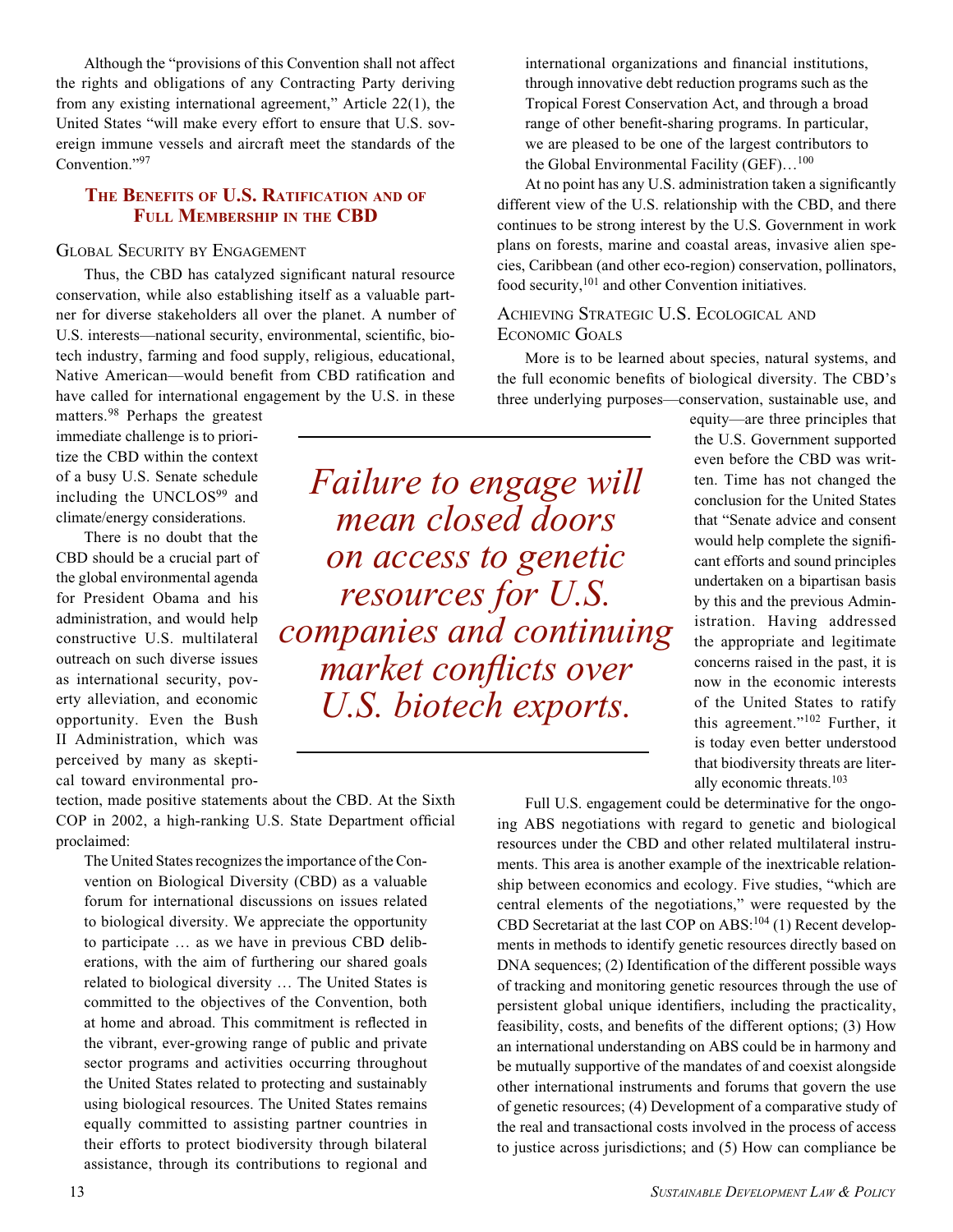ensured in conformity with Indigenous Peoples and local communities customary law, national law, across jurisdictions, and international law, including human rights and trade.<sup>105</sup>

These are issues for which the United States simply must not be on the CBD sidelines because the United States has great interest in continued biological access. The United States is already engaged in current and productive CBD-related discussions at the FAO, WTO and WIPO on intellectual property rights and biological resources. A three-legged chair is ultimately unstable. The CBD brings a fourth and vital perspective in the overall debate, building upon the ongoing use of the non-binding but influential Bonn Guidelines.106 As one genetic researcher has noted, "We need communication between different communities of folks—research talking to government in order to solve the problems we face." $107$  Failure to engage will mean closed doors on access to genetic resources for U.S. companies and continuing market conflicts over U.S. biotech exports. Failure to engage means lack of full U.S. Government participation in the domestic and global conservation challenges for which it has tremendous expertise.

## **OUTSTANDING LEGAL ISSUES**

Based on the preceding analysis, fully engaging and joining the CBD raises three main issues for U.S. biodiversity diplomacy:

*First*, what will actually be negotiated on ABS at COP 10 in Japan in October 2010, and what will be the follow-up in 2011 and afterwards?108

*Second*, how will global warming, associated climate change, and ocean acidification impact the CBD's future agenda?

*Third*, how will the CBD continue to intersect with other closely aligned treaties and multilateral entities including the ITPGR, UNCLOS, CITES, and the World Trade Organization?

## ACCEPTED PRINCIPLES

Despite the real challenges faced by the global community in stemming the environmental crises leading to biodiversity loss, climate change and ocean degradation, certain legal principles, and scientific facts have emerged over the past fifteen years:

- 1. The CBD is a framework convention. It provides the foundation for consensual action by parties, but does not dictate any particular results. This structure has successfully allowed the CBD to provide a template by which to solve real world problems while accommodating national circumstances.
- 2. The United States is already in full accordance with the substantive terms of the CBD, which provide discretion and flexibility based upon national circumstances. No new legislation at either the federal or state level is necessary for the United States to ratify and implement the CBD immediately, and future legislative and administrative amendments would not be precluded.
- 3. Sovereignty is fully retained by the United State on all issues, with no exceptions. Again, because of the terms and nature of the CBD, there is no plausible current

scenario where the United States, the states, or any citizen would be forced to take an action or refrain from an action because of the treaty itself. The CBD does not authorize any legal causes of action in U.S. federal or state courts.109 In addition, to the extent the United States was to have a dispute with another nation-state party under CBD Article 27, the United States need only submit to negotiation and, if that fails, non-binding conciliation.

- 4. The United States needs a formal seat at the table for the ongoing ABS "negotiations" at the Convention on Biological Diversity, as well as issues pertaining to biodiversity conservation and sustainable development.<sup>110</sup> Even if an ABS agreement is reached in 2010 or thereafter, the United States will have tremendous interest in implementing any agreement at all available fora, particularly as it relates to "prior informed consent" and "mutually agreed terms." The United States will also want to ensure that the new CBD rules on ABS are consistent with the FAO rules the U.S. recently helped create under the ITGPR, and negotiations at both the WTO and WIPO.
- 5. Addressing global warming is a monumental global development issue and environmental crisis that needs U.S. leadership. Climate change impacts biodiversity and is itself impacted by biodiversity.<sup>111</sup> Many important global security issues now flow from the CBD, including ways in which healthy forests, oceans and other ecosystems help stabilize the planet's health and climate. The CBD provides unparalleled opportunities to stem the climate challenge.

## DEBUNKED MYTHS

In addition to CBD lessons learned, a few false and persistent attacks must be addressed:<sup>112</sup>

- 1. "The CBD will lock up land." This is absolutely not true. No land or water or air use changes in the United States are required or anticipated as a result of the Convention. Nothing in the text of the treaty, nor its implementation over the last fifteen years, gives even the slightest indication that the CBD will require any alteration of any natural resource issue/biological diversity issue in the United States. For example, no new large networks of wilderness or roadless area can or will be required by ratification of this treaty. Further, no changes to private land rights would occur as a result of treaty ratification. Because CBD is a framework convention, specific actions under the treaty must be agreed upon by the U.S. Government—fully consistent with U.S. legal procedures and rights.
- 2. "The UN will win lawsuits against me." This, too, is incorrect. Nothing in the text of the treaty, nor its implementation, gives any authority under the U.S. Constitution or any other law to provide an independent cause of action in a U.S. court. Biodiversity concerns already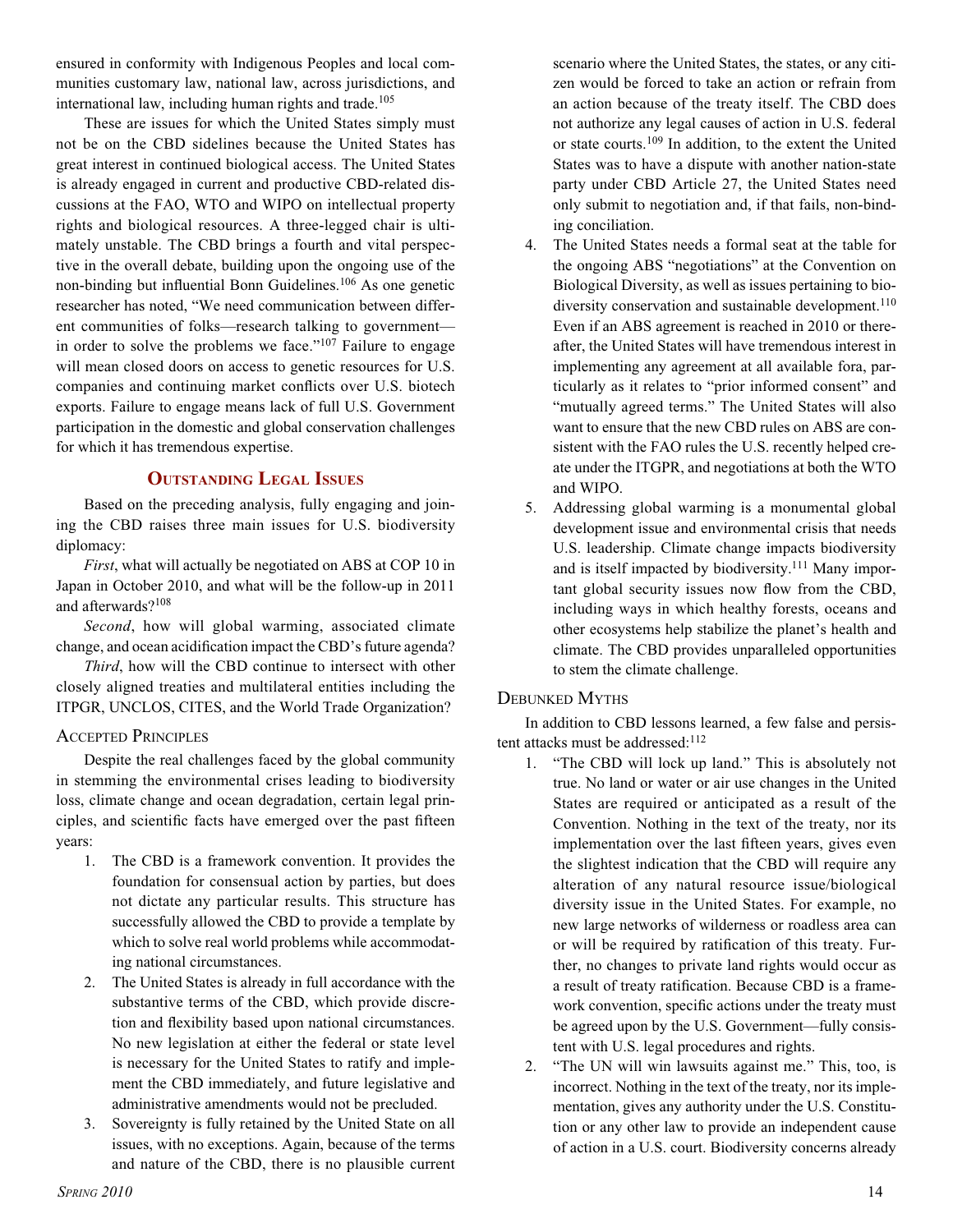are a part of NEPA analysis, irrespective of U.S. ratification of the treaty. The CBD is not regulatory.

3. "The operation of the CBD will cause financial harm to the United States." This is also wrong. Participation in the Convention will save the United States money in the long run. The treaty does not mandate any significant expenditure of U.S. funds and, indeed, would almost certainly result in the more efficient use of financial resources by helping coordinate federal agencies, link other international agreements, and utilizing all available capital networks. Notably, the United States is a member of the  $GEF$ ,<sup>113</sup> which is now the approved financial mechanism of the Convention but was not so when the Senate Foreign Relations Committee last actively took up the Convention. The GEF gives United States more voting control than does a straight up/down vote at the CBD.<sup>114</sup> The long-term objectives of the GEF Biodiversity Program are to catalyze sustainability of protected area systems, mainstream biodiversity in production landscapes/seascapes and sectors, safeguard biodiversity, and build capacity on access and benefit sharing.<sup>115</sup> CBD ratification would reinforce these efforts and give the U.S. even more influence.

## **NEXT STEPS FOR THE OBAMA ADMINISTRATION AND THE U.S. SENATE**

## PRIORITIZATION AT THE STATE DEPARTMENT

The many and diverse supporters of the CBD have been disappointed that Secretary Hillary Rodham Clinton's State Department has to date omitted the CBD as a priority treaty deserving of short term ratification.116 This can be easily rectified. While immediate ratification of the U.N. Law of the Sea Convention is certainly desirable, the trio of oceans, climate, and overall biodiversity are sensibly considered together. There is a logical argument to be made that the ITGPR should be considered in tandem with the CBD because the two are complementary.

## HEARING BEFORE THE SENATE FOREIGN RELATIONS **COMMITTEE**

Updating and building upon the information already gathered by the U.S. Senate, as well as the records of the U.S. Department of State and other federal agencies, the Senate Foreign Relations Committee should as soon as possible hold a ratification oversight hearing before a vote on the Senate floor, for which 67 "aye" votes are necessary under the U.S. Constitution. Although a new hearing is not technically required by the Senate rules for ratification, it would allow the new Administration to brief the Congress and the public on its plans and changes that have occurred over the past fifteen years. Such a hearing would allow further consensus to develop around the key positive points of the CBD.

Chairman John Kerry (D-MA) and Ranking Member Richard Lugar (R-IN), both past supporters of the Convention, should receive updates on the following issues:

- 1. Access and benefit-sharing ("ABS") of genetic resources and other components of biological diversity, current negotiations at the CBD and other fora, and the precise relationship and lessons of the ITPGR to the CBD. The ITPGR contains an ABS multilateral system for essentially 35 core plant species along with a standard model material transfer agreement.<sup>117</sup> The ITPGR negotiation and ratification effort was supported by the Clinton and Bush II administrations.<sup>118</sup>
- 2. Understanding of the intersection between the CBD and global warming/climate change/ocean acidification abatement efforts.

The following individuals could potentially be asked to testify:

*International Community*

- Representative of the CBD
- Representative from the United Nations Environment Program
- Minister(s) from allies that have ratified the CBD (e.g., Japan, Germany, United Kingdom, India, Mexico, South Africa, Iraq).

*U.S. Government* • Secretary of State, or Undersecretary

- CEQ Head
- EPA Administrator
- Secretary of the Interior
- Secretary of Agriculture
- Secretary of Commerce, Administrator of N.O.A.A. *Private and Public Interest Sectors*
- Representatives from bio-technology and agriculture industries
- Representatives from scientific, educational, and conservation organizations
- Experts on international relations, global environment, national security

## COMMITTEE SUPPLEMENTAL REPORT (PROPOSED)

A supplemental report out of the Senate Foreign Relations Committee to the full Senate for floor consideration should affirm:

- 1. No new or state or federal law is needed to ratify or implement the Convention on Biological Diversity, and the United States retains all existing sovereignty;
- 2. The ITPGR could be ratified by the U.S. Senate in tandem with the CBD, as the two agreements' provisions on ABS are complimentary and mutually supportive with U.S. diplomatic leadership;
- 3. The Senate does not need to take a position upon ratification of the Cartagena Protocol on Biosafety because the CBD does not require the U.S. to approve it now (or ever). $119$
- 4. Existing Congressional committees will continue to set "biodiversity" funding levels with sufficient instruction and oversight through the federal appropriations process mandated by the Constitution.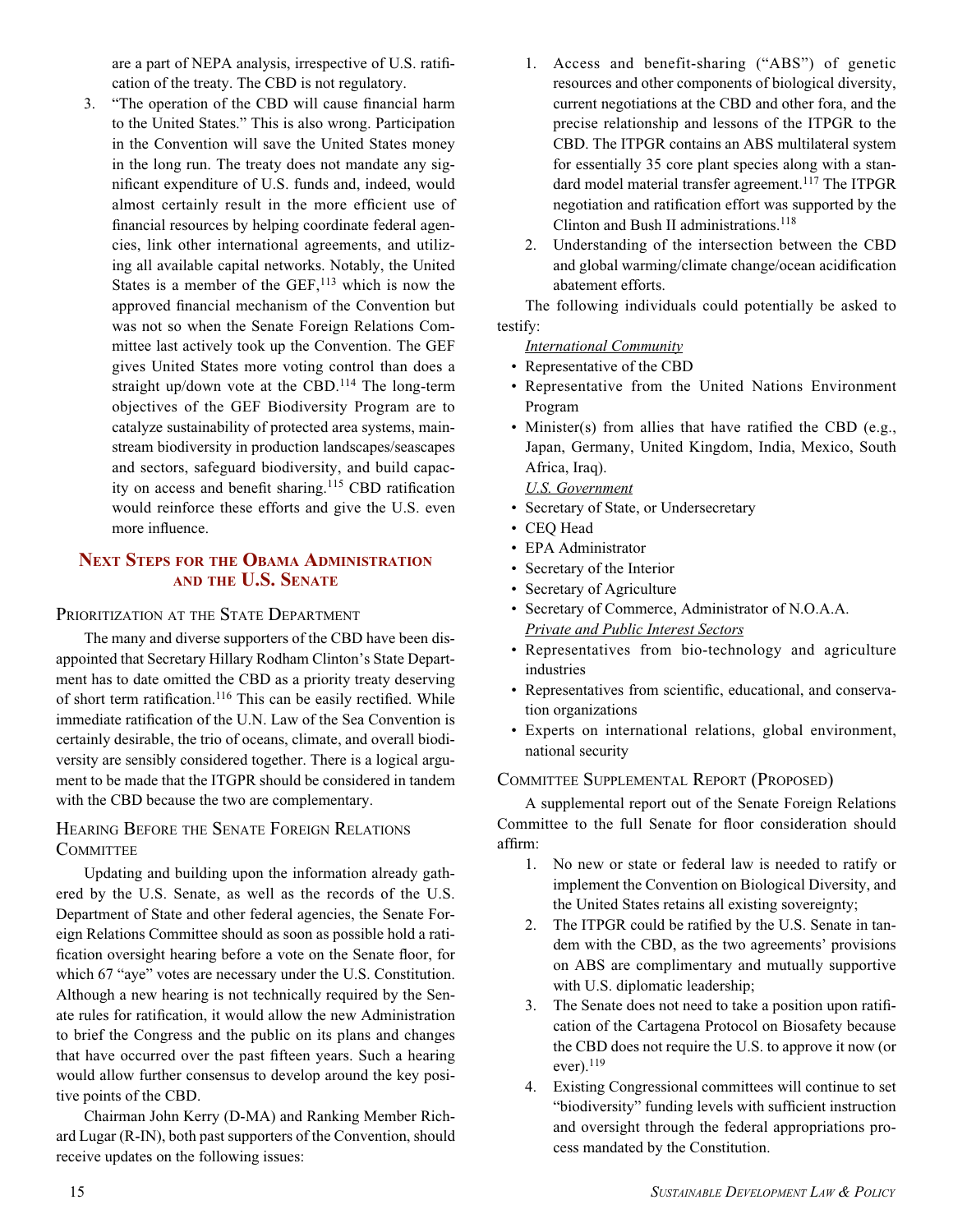#### **CONCLUSION**

U.S. leadership is needed to protect domestic and global biological resources. According to the best experts in the field, the past 50 years have witnessed changes in natural systems more rapid and extensive than in any comparable period of time in human history. The species extinction rate has increased by as much as 1,000 times background rates, and upward of one-third of mammal, bird, and amphibian species are now threatened with extirpation. The time to act is now. It is time for the United States to join the CBD.

The United States was a leader in drafting the Convention on Biological Diversity in the late 1980s and early 1990s, and the United States again needs to protect its interests. The United States currently has only observer status in the COP. Ratification of the Convention will, for instance, allow the U.S. to gain an official seat at the table for future decisions and negotiations under the Convention, including the pending negotiations of an ABS legal binding instrument.

The Convention will not necessitate the addition, repeal, or change of any U.S. laws. The U.S. State Department's transmittal package to the U.S. Senate found that no new legislation would be needed to implement the Convention. President Clinton signed the Convention and the State Department transmitted

it with accepted legal understandings in 1993-94. These understandings included statements ensuring that "the existing balance of Federal and State authorities" would not be disrupted and that the "intellectual property rights" of Americans would not be weakened under the treaty. The Senate Foreign Relations Committee favorably reported the Convention to the Senate floor in 1994 on a strong and bipartisan vote of 16-3. This should not be a controversial issue.120 The CBD's values are as American as apple pie.<sup>121</sup>

The CBD is an important tool to help address the impacts of global warming, unstable weather patterns, and other abrupt changes caused by stressed ecological systems. The CBD helps humans and wild species impacted by these habitat changes through adaptation measures. Protecting biodiversity maximizes the resilience of ecosystems and large regions, indeed the entire world, so that use of land, water and air is done sustainably. This is good for food and water security, overall global well-being, and the long-term maintenance of biodiversity's many economically beneficial services. The CBD is the one legal tool that brings these important issues together. It should be ratified by the U.S. Senate in short order because it is without legal controversy, it will benefit the United States' people, and it will make the world a better place for all its inhabitants. 輿

# Endnotes: Joining the Convention on Biological Diversity: <sup>A</sup> Legal and Scientific Overview of Why the United States Must Wake Up

1 Convention on Biological Diversity, *opened for signature* Jun. 5, 1992, 1760 U.N.T.S. 79, 31 I.L.M. 818 [hereinafter CBD].

<sup>3</sup>*See generally* S. REP. NO. 103-30, at 2-3 (1994) (The Senate Report on the CBD is an authoritative compilation of issues on both the treaty and U.S. interests in biological diversity).

<sup>4</sup>*See, e.g.*, EDWARD O. WILSON, DIVERSITY OF LIFE 343 (1992) ("The Sixth Great extinction spasm of geologic time is upon us, grace of mankind."). *See generally* STEPHEN M. MEYER, THE END OF THE WILD (2006) (showing that many recent studies confirm this significant downward trajectory).

<sup>5</sup>*See generally* IUCN Red List, Species Extinction – The Facts (2007) [hereinafter IUCN], *available at* http://cmsdata.iucn.org/downloads/species\_extinction\_05\_2007.pdf.

<sup>6</sup>*See* Robert Costanza et al., *The Value of the World's Ecosystem Services and Natural Capital*, NATURE, May 15, 1997, at 253-260; *see generally*  Gretchen Daily et al., *Ecosystem Services: Benefits Supplied to Human Societies by Natural Ecosystems*, Issues IN ECOLOGY, Spring 1997.

<sup>7</sup>*See* BERNSTEIN ET AL., CLIMATE CHANGE 2007: SYNTHESIS REPORT 72-73 (2007) (asserting that the specter of global warming is a huge shadow over the planet's plants and animals, given that we are already above carbon dioxide (and other greenhouse pollutant) limits where potentially irreversible ecological changes could occur. The Intergovernmental Panel on Climate Change ("IPCC") found that the resilience of many ecosystems is likely to be destroyed by the dangerous combination of global warming threats and more "traditional" threats.); Chris D. Thomas et al., *Extinction Risks from Climate Change*, NATURE, Jan. 8, 2004, at 145-48 (concluding that too many species are already extinct due to global warming, such as dozens of harlequin frog species, or endangered with extinction, such as the polar bear, Edith's checkerspot butterfly, Kittlitz murrelet, American pika, and various coral reef ecosystems); Camille Parmesan & Gary Yohe, *A Globally Coherent Fingerprint of Climate Change Impacts across Natural Systems*, NATURE, Jan. 2, 2003, at 37-42 (highlighting that numerous scientists have reported a "globally coherent fingerprint of climate change impacts across natural systems" with three major manifestations:

(1) earlier timing of spring events and later autumn events ("phenology" changes); (2) extension of species' range poleward or upward in elevation; and (3) decline in species adapted to cold temperatures and an increase in species adapted to warm temperatures.); *see generally* CAMILLE PARMESAN & GALBRAITH HECTOR, PEW CENTER ON GLOBAL CLIMATE CHANGE, OBSERVED IMPACTS OF GLOBAL CLIMATE CHANGE IN THE U.S. (2004) (reporting that scientists have already predicted significant extinction rates by 2050 under a spectrum of emissions scenarios).

8 James Hansen et al., *Target Atmospheric CO2: Where Should Humanity Aim?*, THE OPEN ATMOSPHERIC SCI. J., 217, 217-29 (2008) (positing that 350 parts per million of atmospheric carbon dioxide pollution levels should be our societal target despite being at 385 ppm in 2009).

<sup>9</sup>*See, e.g.*, UNITED NATIONS ENVTL. PROGRAMME, BLUE CARBON: THE ROLE OF HEALTHY OCEANS IN BINDING CARBON 5 (2009).

<sup>10</sup> See, e.g., The IUCN Red List of Threatened Species, Summary Statistics (2010) (showing the plants and animals currently threatened with extinction), *available at* http://www.iucnredlist.org/about/summary-statistics; POPULATION VIABILITY ANALYSIS (Steven Beissinger & Dale McCullough, eds., 2002) (crosscutting examination of mathematical degree of risk facing imperiled species; scientific data on shrinking species' range, resource availability, and other human-induced threats).

<sup>11</sup>*See* Millenium Ecosystem Assessment, *available at* www.millenniumassessment.org/en/index.aspx (indicating that the Millennium Assessment, finished in 2005, is a series of synthesis, scale, framework, and summary reports on biodiversity, desertification, wetlands and water, business and industry, and public health).

<sup>12</sup>*See* MILLENIUM ECOSYSTEM ASSESSMENT, MILLENIUM ECOSYSTEM ASSESSMENT FINDINGS, *available at* www.millenniumassessment.org/documents/document. 359.aspx.ppt [hereinafter FINDINGS].

> **Endnotes:** Joining the Convention on Biological Diversity *continued on page 44*

<sup>2</sup>*Id.* art. 2.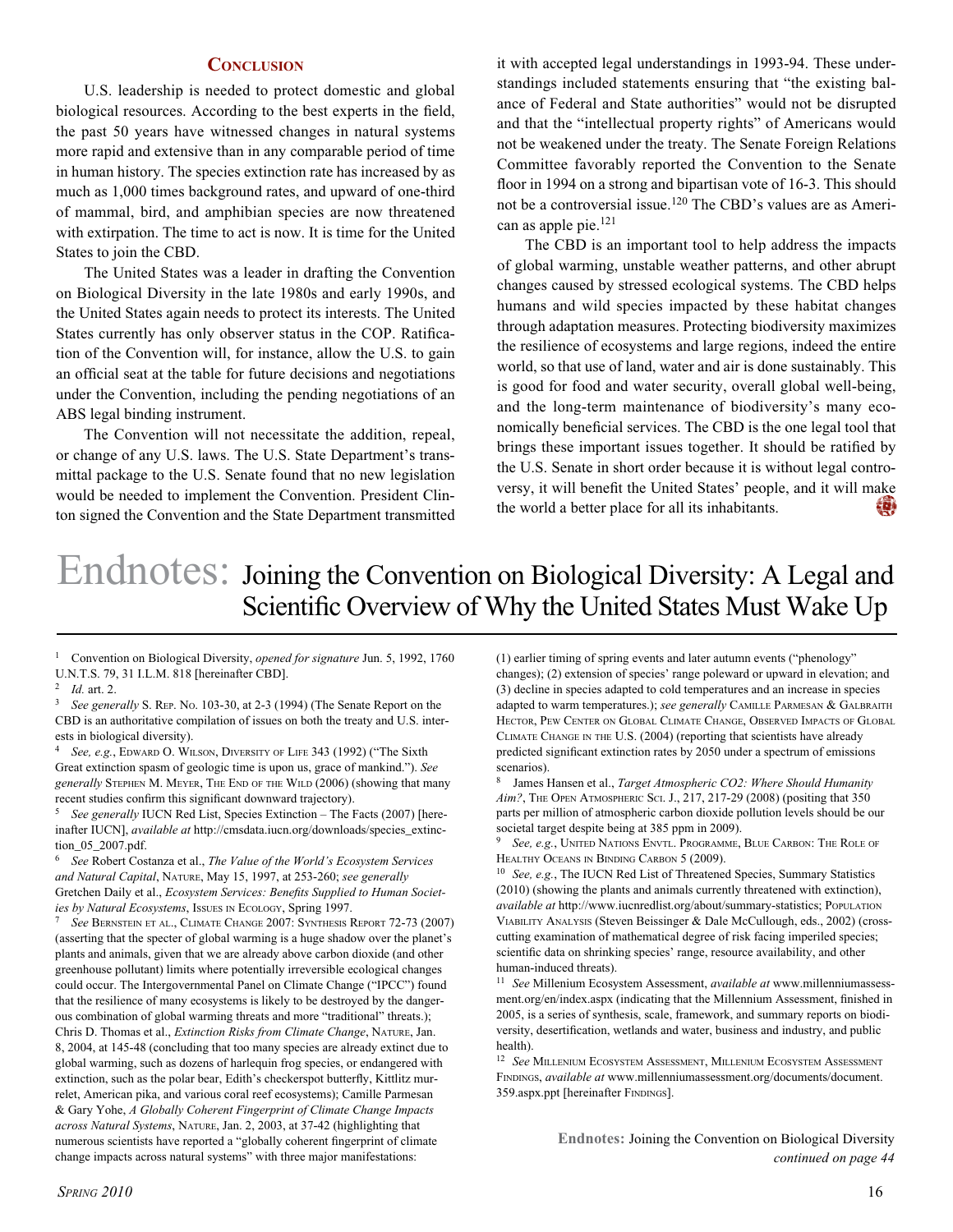#### **ENDNOTES:** JOINING THE CONVENTION ON BIOLOGICAL DIVERSITY *continued from page 16*

<sup>13</sup>*Id. See Fish Facts,* The End of the Line, *available at* http://endoftheline. com/campaign/fish\_facts/ (asserting that more recent studies from the FAO and World Wildlife Fund indicate the state of world fisheries is even worse than originally thought).

<sup>14</sup>FINDING*S*, *supra* note 12*.*

<sup>15</sup>*Id. See also* Hansen, *supra*, note 8, at 225 (highlighting the Millennium Assessment warnings of "non-linear" ecological changes, i.e., changes in air, water, species, weather or land patterns that are abrupt and sudden due to "tipping points" in the ecological equilibrium of several millennia).

<sup>16</sup>*See, e.g.*, Carl Bruch & Elizabeth Maruma Mrema, *More Than the Sum of Their Parts: Improving compliance with and enforcement of international environmental agreements through synergistic implementation*, THE ENVIRONMENTAL FORUM, 2009 (discussing the synergistic implementation of Biodiversity-Related MEAs at 27-29).

<sup>17</sup>*See, e.g.,* U.S. ENVIRONMENTAL PROTECTION AGENCY, REDUCING RISK: SETTING PRIORITIES AND STRATEGIES FOR ENVIRONMENTAL PROTECTION 1 (1990).

<sup>18</sup>*See, e.g.*, CBD SECRETARIAT, GINCANA 3: BIOLOGICAL DIVERSITY AND CLIMATE CHANGE 1 (2007).

19 John Ackerman, *Climate Change, National Security, and the Quadrennial Defense Review: Avoiding the Perfect Storm*, STRATEGIC STUDIES Q., Spring 2008, at 56 (quoting CENTER FOR NAVAL ANALYSIS (CNA) CORPORATION, NATIONAL SECURITY AND THE THREAT OF CLIMATE CHANGE 6 (2007)).

<sup>20</sup>*See, e.g.*, Press Release, U.S. National Science Foundation, Future Risk of Hurricanes: The Role of Climate Change (Oct. 8, 2008) (asserting that increased violent weather will contribute to these problems), http://www.nsf. gov/news/news\_summ.jsp?cntn\_id=112394&org=AGS (last visited Apr. 18, 2010); News Release, National Center for Atmospheric Research, Global Warming Surpassed Natural Cycles in Fueling 2005 Hurricane Season*,* June 22, 2006, http://www.ucar.edu/news/releases/2006/hurricanes.shtml (last visited Apr. 18, 2010).

<sup>21</sup>*See, e.g.*, Rajesh Chhabara, *Climate change refugees seek new international deal*, CLIMATE CHANGE CORP., Dec. 27, 2008, http://www.climatechangecorp. com/content.asp?contentid=5871 (last visited Apr. 18, 2010).

<sup>22</sup>*See, e.g.*, Lester Brown, *Melting Mountain Glaciers Will Shrink Grain Harvests in China and India*, EARTH POLICY INSTITUTE, Mar. 20, 2008, http://www.earthpolicy. org/index.php?/plan\_b\_updates/2008/update71 (last visited Apr. 18, 2010). <sup>23</sup>*See, e.g.*, Damian Carrington, *IPCC officials admit mistake over melting Himalayan glaciers*, UK GUARDIAN, Jan. 20, 2010, http://www.guardian.co.uk/environment/2010/jan/20/ipcc-himalayan-glaciers-mistake (last visited Apr. 18, 2010). <sup>24</sup>*See, e.g.*, THOMAS FRIEDMAN, HOT, FLAT AND CROWDED (2008); Lauren Morello, *New Study Predicts Massive Food Shortages by Century's End*, CLI-MATEWIRE, Jan. 09, 2009.

<sup>25</sup>*See* SUSAN FLETCHER, CONGRESSIONAL RESEARCH SERVICE, BIOLOGICAL DIVER-SITY: ISSUES RELATED TO THE CONVENTION ON BIODIVERSITY (1995) (concluding that biodiversity loss was real and a threat to U.S. interests and that broad consensus existed with the President and Senate "after working with industry and environmental groups to resolve problems with some treaty language", and affirming that "no new legislation would be needed to implement the treaty, as current law is regarded as sufficient to carry out the treaty terms"). 26 CBD, *supra* note 1, pmbl.

<sup>27</sup>*See id.* art. 1. *See generally* LYLE GLOWKA ET AL., A GUIDE TO THE CONVEN-TION ON BIOLOGICAL DIVERSITY (1994) (Annotating the Convention). 28 CBD, *supra* note 1, art. 2.

<sup>29</sup>*See id*. art. 10.

<sup>30</sup>*Id.* art. 3. *See also id*. art. 15.1 ("Recognizing the sovereign rights of States over their natural resources, the authority to determine access to genetic resources rests with the national governments.").

<sup>31</sup>*See, e.g.*, S. REP. NO. 103-30, at 5; IUCN, *supra* note 5, at 2; *see also*, Desiree McGraw, *The CBD – Key Characteristics and Implications for Implementation*, RECIEL, Vol. 11(1), at 18-19 (2002).

<sup>32</sup>*Id.* (quoting W. Lang, *International Environmental Cooperation*, in G. SJOSTEDT & S. UNO, THE SWEDISH INSTITUTE OF INTERNATIONAL AFFAIRS, INTERNA-TIONAL ENVIRONMENTAL NEGOTIATIONS: PROCESS, ISSUES AND CONTEXTS 19 (1993)).

<sup>33</sup>*See generally* Memorandum of Record by Secretaries Christopher, Babbitt and Espy to Senate Majority Leader George Mitchell (Aug. 16, 1994) (indicating that the U.S. retains full sovereignty under the "framework" conception of the CBD); President's Message to the U.S. Senate transmitting the CBD, WEEKLY COMP. PRES. DOC. (Nov. 19, 1993) ("There are hundreds of State and Federal

Laws and programs and an extensive system of [lands and waters] . . . considered sufficient to effectively implement our responsibilities under the Convention."). 34 S*ee* S. REP. NO. 103-30, at 6-16 (describing each article of the CBD). Other important CBD articles deserve attention for their impacts upon the conservation (and sustainable use) of biological diversity, including Article 5 (Cooperation); Article 7 (Identification and Monitoring); Article 9 (Ex-situ Conservation); Article 11 (Incentive Measures); Article 12 (Research and Training); Article 13 (Public Education and Awareness); and Article 25 (Subsidiary Body on Scientific, Technical and Technological Advice).

35 For the current work program of the CBD, *see* Programmes, Convention on Biological Diversity, http://www.cbd.int/programmes (last visited Apr. 18, 2010). 36 Over 160 of the 191 Parties to the Convention have completed their Biodiversity Action Plans under Article 6 and twenty-five parties have completed at least one revision: Angola, Austria, Belize, Bhutan, Botswana, Brazil, Cuba, Republic of Congo, Estonia, European Community, Finland, Indonesia, Japan, India, Latvia, Madagascar, Morocco, Netherlands, Philippines, Singapore, St. Vincent, Sweden, Thailand, United Kingdom and Vietnam.

 $37$  The beauty of the U.S. federal system is not only its breadth and depth, but also its advancement of U.S. biodiversity interests with multiple legal tools, many of which have been borrowed by other countries and, in reality, by the CBD. It is a long list, constantly evolving and most certainly not exclusive: National Forest Management Act, 16 U.S.C. §§ 1600-1616 (1976) (explicit "diversity" standard statute); National Park Service Organic Act, 16 U.S.C. §§ 1 (1916) (protection of natural resources for future generations); National Wildlife Refuge Administration Act, 16 U.S. §§ 668dd-668ee (1998); Marine Sanctuaries Act, 16 U.S.C. §§ 1431-1445 (2000); Federal Land Management and Policy Act, 43 U.S.C. §§ 1701-1784 (1976); Sikes Act (Department of Defense lands and waters), 16 U.S.C. §§ 670g-670o (1974); Farm Bill provisions (e.g., "Swampbuster" and Conservation Reserve Programs), 16 U.S.C. §§ 3801, 3821-23, 3831-3836 (1985); Antarctic Conservation Act, 16 U.S.C. §§ 2461-2466 (1979); Alaska National Interest Lands Conservation Act, 16 U.S.C. §§ 410, 460, 539, 3101-3233, 1631-42 (1934); Coastal Zone Management Act, 16 U.S.C. §§ 1451-1465 (1972); Outer-continental Shelf Lands Act, 43 U.S.C. §§ 1331-1376 (1953); Wilderness Act, 16 U.S.C. §§ 1131-1136 (1964); Endangered Species Act, 16 U.S.C. §§ 1531-1544 (1973); Lacey Act 16 U.S.C. §§ 701, 3371-78 (1900); Fish and Wildlife Coordination Acts, 16 U.S.C. §§ 661-666c, 670 (1934); Federal Aid in Wildlife Restoration Act, 16 U.S.C. §§ 669-669i (1937); Federal Aid in Fish Restoration Act, 16 U.S.C. §§ 777-777l (1950); Land and Water Conservation Fund Act, 16 U.S.C. §§ 4601- 4611 (1990); National Environmental Education Act, 20 U.S.C. §§ 5501-10 (1995); Magnuson-Stevens Fishery Conservation and Management Act, 16 U.S.C. §§ 1801-1882 (1976); Federal Noxious Weeds Act, 7 U.S.C. §§ 2801-14 (2000); Federal Insecticide Fungicide Rodenticide Act, 7 U.S.C. §§ 136 (1947); Clean Water Act, 33 U.S.C. §§ 1251-1387 (1972); Clean Air Act, 42 U.S.C. §§ 7401(1970); Global Climate Change Prevention Act of 1990, 7 U.S.C. §§ 6701-10 (2004); Marine Mammal Protection Act, 16 U.S.C. §§ 1361-1407 (1972); Migratory Bird Treaty Act, 16 U.S.C. §§ 703-712 (1918); Scenic and Wild Rivers Act, 16 U.S.C. §§ 1271-1287 (1968); Wild Bird Conservation Act, 16 U.S.C. §§ 4901-4916 (1992); Tuna Conventions Act, 16 U.S.C. §§ 951-961 (1950); Great Lakes Fish and Wildlife Restoration Act, 16 U.S.C. § 941(1990); Colorado River Basin Salinity 43 U.S.C. §§ 1571-1599 (1974); African Elephant Conservation Act, 16 U.S.C. §§ 4201-4245 (2002); Rhinoceros and Tiger Conservation Act, 16 U.S.C. §§ 5301(1994); National Trail System Act, 16 U.S.C. §§ 1241-51(2009); and others.

<sup>38</sup>U.S. CONST. art. I., § 8; amend. X, XI; *See also* Susan George & William Snape*, State Endangered Species Acts*, *in* ENDANGERED SPECIES ACT: LAW, POLICY AND PER-SPECTIVES 345-59 (Donald C. Baur & Wm. Robert Irvin, eds., 2d ed. 2010). <sup>39</sup>*See generally* 42 U.S.C. § 7401(1970); 33 U.S.C. § 1251 (1972).

<sup>40</sup>*See* Association of Fish and Wildlife Agencies, http://www.fishwildlife.org/ (last visited Apr. 18, 2010) (describing the different biodiversity-related activities done by the  $50 +$  state fish and wildlife agencies).

<sup>41</sup>*See* S. REP. NO. 103-30, at 6-7.

<sup>42</sup>*See generally cases sited supra*, note 37, and particularly the Endangered Species Act, National Forest Management Act, Wildlife Refuge Act, and the National Environmental Policy Act.

<sup>43</sup>*See* Comprehensive Environmental Response, Compensation and Liability Act, 42 U.S.C. §§ 9601-9675 (1980); Resource Conservation and Recovery Act, 42 U.S.C. §§ 6901-6992k (1976).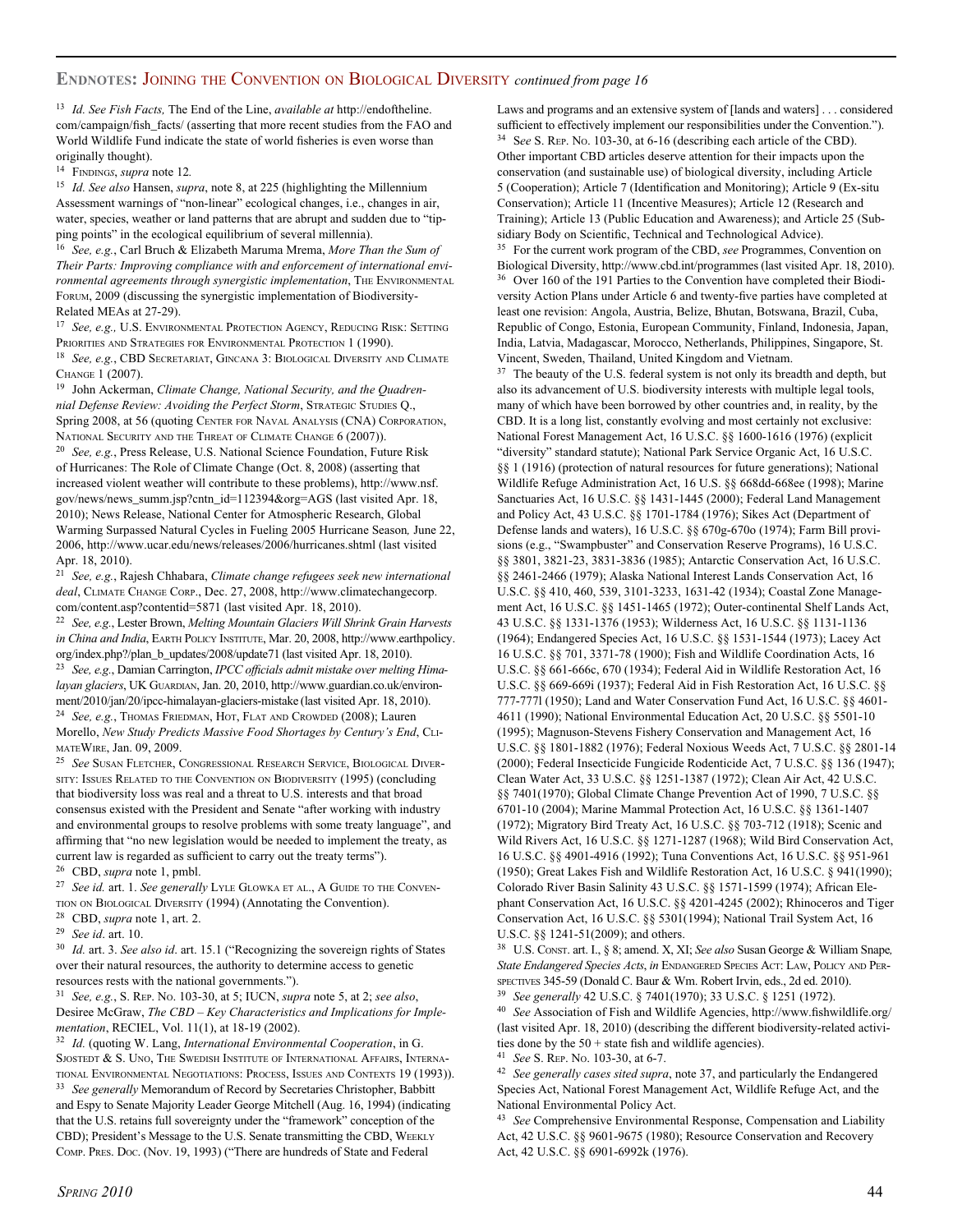<sup>44</sup>*See, e.g.*, The Toxic Substances Control Act, 15 U.S.C. §§ 2601-2692 (1976); *see generally* Animal and Plant Health Inspection Service programs; Food and Drug Administration nanotechnology policies; and the National Genetic Resources Program.

45 16 U.S.C. §§ 4701-4751 (1996).

46 16 U.S.C. §§ 528-531 (1960) (providing that some public lands in the United States are managed under the "multiple use/sustained yield" concept). 47 *See* National Environmental Policy Act, 42 U.S.C. §§ 4321; 40 C.F.R. § 1500. *See, e.g.*, U.S. COUNCIL ON ENVIRONMENTAL QUALITY, INCORPORATING BIODIVERSITY CONSIDERATIONS INTO ENVIRONMENTAL IMPACT ANALYSIS UNDER THE NATIONAL ENVIRONMENTAL POLICY ACT (1993) [hereinafter CEQ]. *See also* CBD, *supra* note 1, art. 7 (Identification and Monitoring); U.S. NATIONAL RESEARCH COUNCIL, A BIOLOGICAL SURVEY FOR THE NATION (1993).

<sup>48</sup>*See* American Indian Tribal Rights, Federal-Tribal Trust Responsibilities, and the Endangered Species Act, Endangered Species Program, U.S. Fish and Wildlife Service, http://www.fws.gov/endangered/tribal (last visited Apr. 18, 2010) (stating that "[m]any Indian lands have remained untouched by conventional land use practices and therefore are an island of high quality ecosystems, attracting many sensitive species."). *See also* Dean B. Suagee, *Cultural Rights, Biodiversity and the Indigenous Heritage of Indian tribes in the United States*, *in* CULTURAL RIGHTS, CULTURAL WRONGS 81-102 (Halina Niec, *ed.*, 1998).

49 These conventions, treaties, agreements and declarations include the North American Agreement on Environmental Cooperation, 32 I.L.M. 1480 (1993); the Convention on Nature Protection and Wildlife Preservation in the Western Hemisphere, 161 U.N.T.S. 193 (1940); International Convention for the Conservation of Atlantic Tunas, 20 U.S.T. 2887 (1966); the U.N. Framework Convention on Climate Change, 31 I.L.M. 849 (1992); U.N. Convention to Combat Desertification, 33 I.L.M. 1328 (1994); Convention on International Trade in Endangered Species, 993 U.N.T.S. 243 (1975); Convention Concerning the Protection of World Cultural and Natural Heritage, 11 I.L.M. 1358 (1975); Inter-American Biodiversity Information Network, International Coral Reef Initiative, Convention on Wetlands of International Importance (Ramsar), 11 I.L.M. 963 (1975); Agreement Relating to Conservation and Management of Straddling Stocks and Highly Migratory Species, 34 I.L.M. 1542 (1995); Convention on Antarctic Marine Living Resources, 19 I.L.M. 841 (1982); Polar Bear Treaty, 13 I.L.M. 13 (1976); Rio Declaration on Environment and Development, 31 I.L.M. 874 (1992); Montreal Protocol on Substances that Deplete the Ozone Layer, 26 I.L.M. 1550 (1987); Convention for the Protection and Development of the Marine Environment of the Wider Caribbean Region, 22 I.L.M. (1983); International Convention for the Prevention of Pollution from Ships (MARPOL), 12 I.L.M. 1319 (1973); Convention for Regulation of Whaling, 161 U.N.T.S. 72 (1946); and others.

50 While more work is needed, the United States Congress has been at the forefront of international efforts to reform biodiversity-related aid programs under both multilateral development banks such as the World Bank and U.S. federal agencies such as the Agency for International Development. So-called "debt for nature" swaps have also proven effective in advancing all three of the CBD's objectives.

51 CBD, *supra*, note 1, art. 14.1-2 (Article 14.2 contains an unused provision that the U.S. would want to oversee pertaining to "studies" on "the issue of liability and redress, including restoration and compensation, for damage to biological diversity, except where such liability is a purely internal matter."); Anti-Deficiency Act, 31 U.S.C. § 1341 (1982). (prohibiting the making or authorizing of any expenditure or obligation of any appropriations or funds in excess of the amount available in the appropriation unless authorized by law). <sup>52</sup>*See, e.g*., WILLIAM J. SNAPE, III, BIODIVERSITY AND THE LAW 178-201 (1996) (addressing how the National Environmental Policy Act has long been applied in many biodiversity-related contexts).

53 40 C.F.R. § 1508.14 (2010) (providing that the term "human environment" under the U.S. NEPA "shall be interpreted comprehensively to include the natural and physical environment and the relationship of people with that environment").

- <sup>54</sup>*See generally* 42 U.S.C. § 4332(2) (2010).
- 55 42 U.S.C. § 4321 (2010).
- 56 42 U.S.C. § 4332(2)(F)-(H) (2010).
- 57 40 C.F.R. §§ 1500.3-6 (2010).
- <sup>58</sup>*See* CEQ, *supra* note 47.
- 59 40 C.F.R. § 1508.27 (2010).

<sup>60</sup>*See, e.g.*, *Ctr. for Biological Diversity v. Nat'l Highway Transp. Safety Admin*, 508 F.3d 508, 523, 550 (9th Cir. 2007) (holding that environmental assessment under NEPA inadequate for failing to discuss and analyze the cumulative impact of motor vehicle efficiency standards on global warming because, *inter alia*, "recent evidence shows that there have already been severe impacts in the Arctic due to warming, including sea ice decline.").

<sup>61</sup>*See* 5 U.S.C. § 552 (2010) (establishing a foundation of open government in the United States that acts, with strict exceptions, as a world model and would advance U.S. and democratic interests if implemented at the CBD for biological resources).

62 U.S. Council on Environmental Quality Regulations, 40 C.F.R. § 1500.1 (2010) ("NEPA procedures must insure that environmental information is available to public officials and citizens before decisions are made and before actions are taken. The information must be of high quality. Accurate scientific analysis, expert agency comments, and public scrutiny are essential to implementing" NEPA or any other sustainable development project. And, ultimately, the goal "is not to generate paperwork – even excellent paperwork – but to foster excellent action.").

63 CBD, *supra*, note 1, art. 2 (providing that all legal, scientific, economic, and technical information feeds into a pattern of inevitable "use of components of biological diversity," ideally "in a way and at a rate that does not lead to the long-term decline of biological diversity").

<sup>64</sup>*Id.* art. 14.1 (c), (d) (focusing on impacts and information to other countries).

<sup>65</sup>*See id.* arts. 15.4, 15.7, 16.2, 16.3, 19.2.

67 Richard Blaustein, *Genetic Resources and the Convention on Biological Diversity*, 56 BIOSCIENCE 560, 560 (2006).

<sup>68</sup>*See* Catherine J. Tinker, *Introduction to Biological Diversity: Law, Institutions, and Science*, 1 Buff. J. Int'l Law 1, 16 (1994).

69 CBD, *supra* note 1, art. 15.2.

<sup>70</sup>*See id.* arts. 16.2, 16.3, 16.5.

<sup>72</sup>*See generally* Raffaelo Gervigni, *Incremental Cost in the CBD*, Environmental and Resource Economics 11: 217-241 (1998).

73 CBD, *supra* note 1, art. 20.2.

<sup>74</sup>*See* SECRETARIAT OF THE CONVENTION ON BIOLOGICAL DIVERSITY, BONN GUIDE-LINES ON ACCESS TO GENETIC RESOURCES AND FAIR AND EQUITABLE SHARING OF THE BENEFITS ARISING OUT OF THEIR UTILIZATION iv (2002), http://www.cbd.int/doc/ publications/cbd-bonn-gdls-en.pdf (last visited Apr. 19, 2010) ("The Guidelines identify the steps in the access and benefit-sharing process, with an emphasis on the obligation for users to seek the prior informed consent of providers. They also identify the basic requirements for mutually agreed terms and define the main roles and responsibilities of users and providers and stress the importance of the involvement of all stakeholders. They also cover other elements such as incentives, accountability, means for verification and dispute settlement. Finally, they enumerate suggested elements for inclusion in material transfer agreements and provide and indicative list of both monetary and non-monetary benefits.").

75 International Treaty on Plant Genetic Resources, art. 1.1, *opened for signature* Nov. 3, 2001, [hereinafter ITPGR]. *See also* ITPGR, arts. 10-13.

<sup>76</sup>*See generally* David Cooper, *International Treaty on Plant Genetic Resources for Food and Agriculture*, RECEIL, Vol. 11(1), at 1-16 (2002). <sup>77</sup>*See also* ACCESS AND BENEFIT SHARING ALLIANCE (ABSA), OBJECTIVES, SCOPE, COMPLIANCE, FAIR AND EQUITABLE SHARING OF BENEFITS, AND ACCESS IN THE ABS INTERNATIONAL REGIME (2008); Richard Blaustein, *The United States and the CBD after the WSSD,* SCIENCE, TECHNOLOGY AND INNOVATION VIEWPOINTS*,* July

28, 2003.

<sup>78</sup>*See generally* S. REP. NO. 103-30, at 4.

<sup>79</sup>*See generally* BRUCE STEIN ET AL., PRECIOUS HERITAGE: THE STATUS OF BIO-DIVERSITY IN THE UNITED STATES (2000) (assessing U.S. biological diversity; updated data at www.natureserve.org (last visited Apr. 18, 2010)); U.N. ENVIRONMENT PROGRAMME, GLOBAL BIODIVERSITY ASSESSMENT (1995) (assessing biodiversity at the global level; for updated assessments, *see* http://earthwatch. unep.net/biodiversity/index.php (last visited Apr. 18, 2010)); JARED DIAMOND, COLLAPSE (2005); DAVID QUAMMEN, THE SONG OF THE DODO (1996); DAVID QUAMMEN, MONSTER OF GOD (2003); and CHARLES BERGMAN, RED DELTA (2002) (highlighting both global and U.S. biodiversity treasures and loss). 80 G.A. Res. 61/203, U.N. GAOR, 61st Sess., U.N. Doc. A/RES/61/203 (Jan. 19, 2007). *See also* 2010 Biodiversity Target, CBD, http://www.cbd.int/2010 target/ (last visited Apr. 19, 2010) ( "To achieve, by 2010, a significant reduction of the current rate of biodiversity loss at the global, regional, and national level, as a contribution to poverty alleviation and to the benefit of all life on Earth."); "Carta di Siracusa" on Biodiversity, G8, Environment Ministers Meeting, Apr. 22, 2009; Blake M. Mensing, *Countdown 2010, All Eyes on Oryza: The Current Access and Benefits-Sharing Provisions of International Instruments Will Keep the 2010 Biodiversity Target Out of Reach*, 7:1 SCRIPTED

<sup>66</sup>*Id.* arts. 15.5, 19.3.

<sup>71</sup>*Id.* art. 19.1.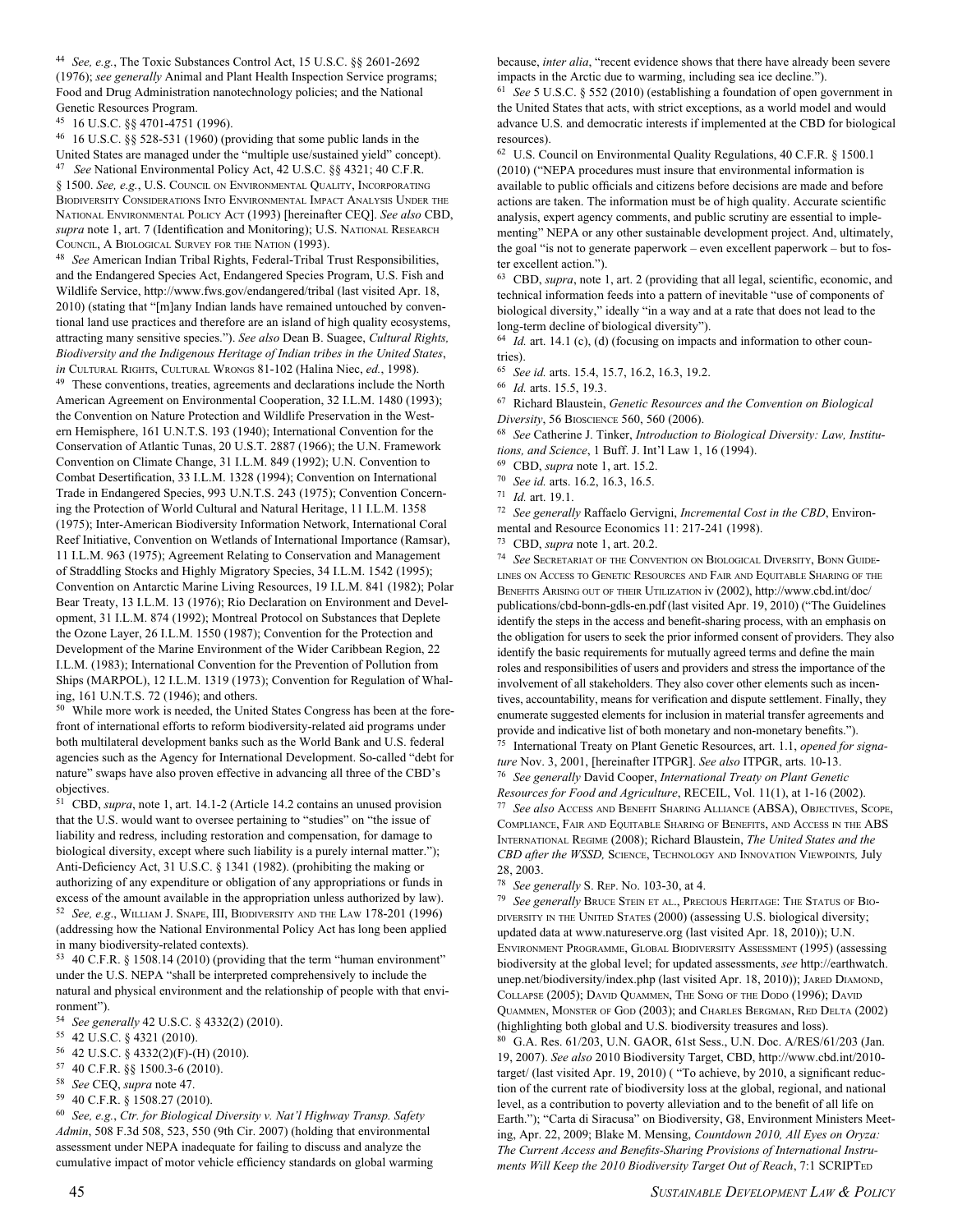166, 168 (2010), *available at* http://www.law.ed.ac.uk/ahrc/script-ed/vol7-1/ mensing.asp.

<sup>81</sup>*See, e.g.*, MICHAEL SCOTT, DALE GOBLE & FRANK DAVIS, THE ENDANGERED SPECIES ACT AT THIRTY: RENEWING THE CONSERVATION PROMISE (2006); MICHAEL SCOTT, DALE GOBLE & FRANK DAVIS, CONSERVING BIODIVERSITY IN HUMAN-DOM-INATED LANDSCAPES (2006) (examining the core conservation challenges in the United States).

<sup>82</sup>*See, e.g.*, International Centre for Trade and Sustainable Development, *Where Does TRIPS Go From Here?,* INTELLECTUAL PROPERTY PROGRAMME, Aug. 7, 2008, http://ictsd.org/i/news/bridgesweekly/18031/ (last visited Apr. 18, 2010) ("Specific questions that would need to be worked out include how to avoid erroneous patents using genetic resources; how to bring national regimes into compliance on prior informed consent and access and benefit sharing on mutually agreed terms; how patent offices would be equipped with the necessary information to deal with the patentability issues in these areas; and whether the patent system should maintain its role as a provider of innovation incentives.") <sup>83</sup>*See* President's Message to the U.S. Senate transmitting the CBD, WEEKLY COMP. PRES. DOC. (Nov. 19, 1993); S. REP. NO. 103-30, at 4, 23.

<sup>84</sup>*See* Letter from Republican Senators to Senate Majority Leader George Mitchell (Aug. 5, 1994); Response from the State Department to letter from Republican Senators to Senate Majority Leader George Mitchell (Aug. 8, 1994) (on file with author).

85 Topics addressed in the MOR included: Benefits to Agriculture, Private Sector Involvement, The Convention may not be used in place of U.S. Laws, The Convention does not prevent Amendment of Environmental Legislation, The Convention does not Provide for a Private Right of Action, No Binding Dispute Resolution, Effect of Amendments or Protocols on the United States. <sup>86</sup>*See* S. REP. NO. 103-30, at 23.

<sup>87</sup> See Id. (Protecting intellectual property rights and technology transfer "These understandings make clear that the Convention cannot be used as a vehicle for compulsory technology transfer and that access to technology and patents must be consistent with the 'adequate and effective protection of intellectual property rights.'").

88 CBD, *supra* note 1, art. 15.5. *See, e.g.*, Adrian Casas, *Prior Informed Consent in the Convention on Biological Diversity – Bonn Guidelines: National Implementation in Colombia*, SUSTAINABLE DEV. L. & POL'Y, Summer 2004, at 27-28.

<sup>89</sup>*See* CBD, *supra* note 1, art. 19.1; International Treaty on Plant Genetic Resources for Food and Agriculture (2009), *available at* ftp://ftp.fao.org/ docrep/fao/011/i0510e/i0510e.pdf.

<sup>90</sup> The central issue for the U.S. biotechnology industry has changed from whether the CBD harms its interests to how best to engage with the CBD. <sup>91</sup>*See, e.g.,* National Research Council Report Examines Biotechnology's Benefits for U.S. Farmers, Biotechnoloy Industry Organization, http://www.bio. org/news/pressreleases/newsitem.asp?id=2010\_0414\_05 (last visited Apr. 18, 2010); *see generally* Biotechnoloy Industry Organization, http://www.bio.org (last visited Apr. 20, 2010).

<sup>92</sup>*See e.g.,* S. REP. NO. 103-30, at 35 (showing that Merck and Co., Inc., told the Senate in a 1994 letter supporting ratification of the Biodiversity Treaty that, "the loss of biodiversity could literally mean lost opportunities for researching the mechanisms of disease and discovering some important new medicines. Plants, insects, microorganisms and marine organisms have yielded some of the greatest pharmaceutical breakthroughs of this century."); *Id.* at 28-29 (highlighting that the American Seed Trade Association told the Senate of its "fundamental support for ratification of this important intellectual property rights document."); *Id.* at 36 (demonstrating that the Biotechnology Industry Organization said it "believes that the key element of a fair and balanced Biodiversity Convention is recognition of the value of the products of nature, as well as the contributions made by persons and institutions that modify those products into useful articles of commerce.").

<sup>93</sup> Convention on Biological Diversity, Conference of the Parties, Ninth Meeting, Decision IX/12 (May 19, 2008), *available at* http://www.cbd.int/decision/ cop/?id=11655 [hereinafter COP 9].

94 World Trade Organization, Ministerial Declaration of 14 November 2001, WT/MIN/(01)/DEC/1, 41 I.L.M. 746, at para. 19 (2002).

<sup>95</sup> S. REP. No. 103-30, at 22 ("The committee notes that a further safeguard is contained in the Convention's requirement that financial assistance be limited to cover 'agreed full incremental costs.' Thus costs are limited to those projects that are agreed between the GEF and the developing country, a process which, as the administration has noted in the response to committee questioning 'will be driven in part by the availability of resources in GEF to fund such projects.'").

<sup>96</sup>*Id.* at 21-22 ("The United States will meet its financial obligation under the Convention through voluntary contribution to the Global Environment Facility. The amount of the contribution will be determined through negotiations in which the United States has an effective veto over funding levels that it deems excessive. Moreover, this contribution itself requires a statutory appropriation, in which the Senate must affirmatively concur. Thus, the Senate will have an opportunity to participate fully in deciding the level of the U.S. financial contributions under the Convention.").

<sup>97</sup>*Id.*, at 23.

<sup>98</sup>*But see id.*, at 26-27 (showing the *only* formal opposition to the Treaty filed before the Congress was the Minority Report of Senators Helms, Pressler, and Coverdell, the three Republican members of the Senate who had voted against the CBD for the "vague and unfinished nature of the treaty" when successfully reported out of the Foreign Relations Committee 16-3).

United Nations Convention on the Law of the Sea, Dec. 10, 1982, 1833 U.N.T.S. 397 (comprising customary international law and consisting of rights and responsibilities to use oceans, defines territorial vs. non-territorial waters, including the term "continental shelf," and establishing guidelines for the marine environment and associated natural resources). *See, e.g.*, PEW OCEANS COMMISSION, AMERICA'S LIVING OCEANS: CHARTING <sup>A</sup> COURSE FOR SEA CHANGE 80-81 (2003) (discussing the importance of both the UNCLOS and CBD for long-term ocean conservation).

<sup>100</sup> Statement of Jeffrey Burnam, Assistant Secretary of State (Apr. 17, 2002). <sup>101</sup>*See, e.g.*, Remarks to the Corporate Council on Africa's U.S.-Africa Business Summit, 39 WEEKLY COMP. PRES. DOC. 759, 820 (June 26, 2003) (highlighting opportunities for agricultural biotechnology to alleviate hunger and enhance agriculture in Africa); DR. AHMED DJOGHLAF, CBD EXECUTIVE SECRE-TARY, WORLD FOOD SECURITY: THE CHALLENGES OF CLIMATE CHANGE AND BIOEN-ERGY ( 2008); Elizabeth Shelburne, *The Next Breadbasket?: How Africa Could*  Save the World - And Itself, THE ATLANTIC, at 72-73 (2009).

<sup>102</sup> Letter from Assistant Secretary of State Wendy Sherman to Senate Majority Leader George Mitchell (Aug. 8, 1994).

<sup>103</sup>*See* Intergovernmental Science-Policy Platform on Biodiversity and Ecosystem Services, http://ipbes.net (last visited Apr. 18, 2010); *See also* The Economics of Ecosystems and Biodiversity, http://teebweb.org (last visited Apr. 18, 2010) (drawing attention to the economic benefits of healthy natural services). 104 Peer review process for ABS studies commissioned in accordance with decision IX/12, paragraph 13(a), (b) and (e), Convention on Biological Diversity, *available at* http://www.cbd.int/abs/peerreview/.

<sup>105</sup>*See, e.g.,* Convention on Biological Diversity [CBD], Ad Hoc Open-Ended Working Group on Access and Benefit-Sharing*,* CBD Doc. UNEP/CBD/WG-ABS/7/3 (Feb 10, 2009); VALUING LOCAL KNOWLEDGE: INDIGENOUS PEOPLE AND INTELLECTUAL PROPERTY RIGHTS (Stephen Brush & Doreen Stabinsky, eds., 1996). 106 Convention on Biological Diversity, Conference of the Parties, Sixth Meeting, Decision VI/24 (Apr. 7, 2002), *available at* http://www.cbd.int/decision/ cop/?id=7198. *See, e.g.,* Convention on Biological Diversity, Ad Hoc Open-Ended Working Group on Access and Benefit-Sharing*,* CBD Doc. UNEP/CBD/ WG-ABS/5/INF/2 (July 20, 2007); Draft Programme, United Nations Environment Program, First Pan-African Workshop on ABS and Forests (June 22, 2009), *available at* http://www.unep.org/environmentalgovernance/LinkClick. aspx?fileticket=

MiHTrVnLCIc%3D&tabid=385&language=en-US; Santiago P. Soplin & Manuel Ruiz Muller, *The Development of an International Regime on Access to Genetic Resources and Fair and Equitable Benefit Sharing in the Context of New Technological Developments,* INITIATIVE FOR THE PREVENTION OF BIOPIRACY, April 2009, http://www.biopirateria.org/documentos/Serie%20Iniciativa%2010. pdf (last visited Apr. 19, 2010).

107 Blaustein, *Genetic Resources and the CBD*, *supra* note 67, at 563 (quoting James Miller, Missouri Botanical Garden).

<sup>108</sup>*See* Fifth Meeting of the Conference of the Parties serving as the Meeting of the Parties to the Cartagena Protocol on Biosafety (COP-MOP 5), http:// www.cbd.int/doc/?meeting=MOP-05 (last visited Apr. 18, 2010) (including topics such as: Access and Benefit Sharing, Strategic issues including 2010 biodiversity targets, Inland waters biodiversity, Marine and coastal biodiversity, Mountain biodiversity, Protected areas, Sustainable use of biodiversity, Biodiversity and climate change, Forest biodiversity, Invasive alien species, Global Taxonomy Initiative, Incentive measures, and others.).

<sup>109</sup>*See, e.g.*, Administrative Procedure Act, 5 U.S.C. § 702 (2010) (requiring waiver of sovereign immunity for federal government to be sued in court). <sup>110</sup>*See, e.g.*, Marjo Vierros, *The Convention on Biological Diversity: Moving From Policy to Implementation*, SUSTAINABLE DEV. L. & POL'Y, Fall 2006, at 17-20.